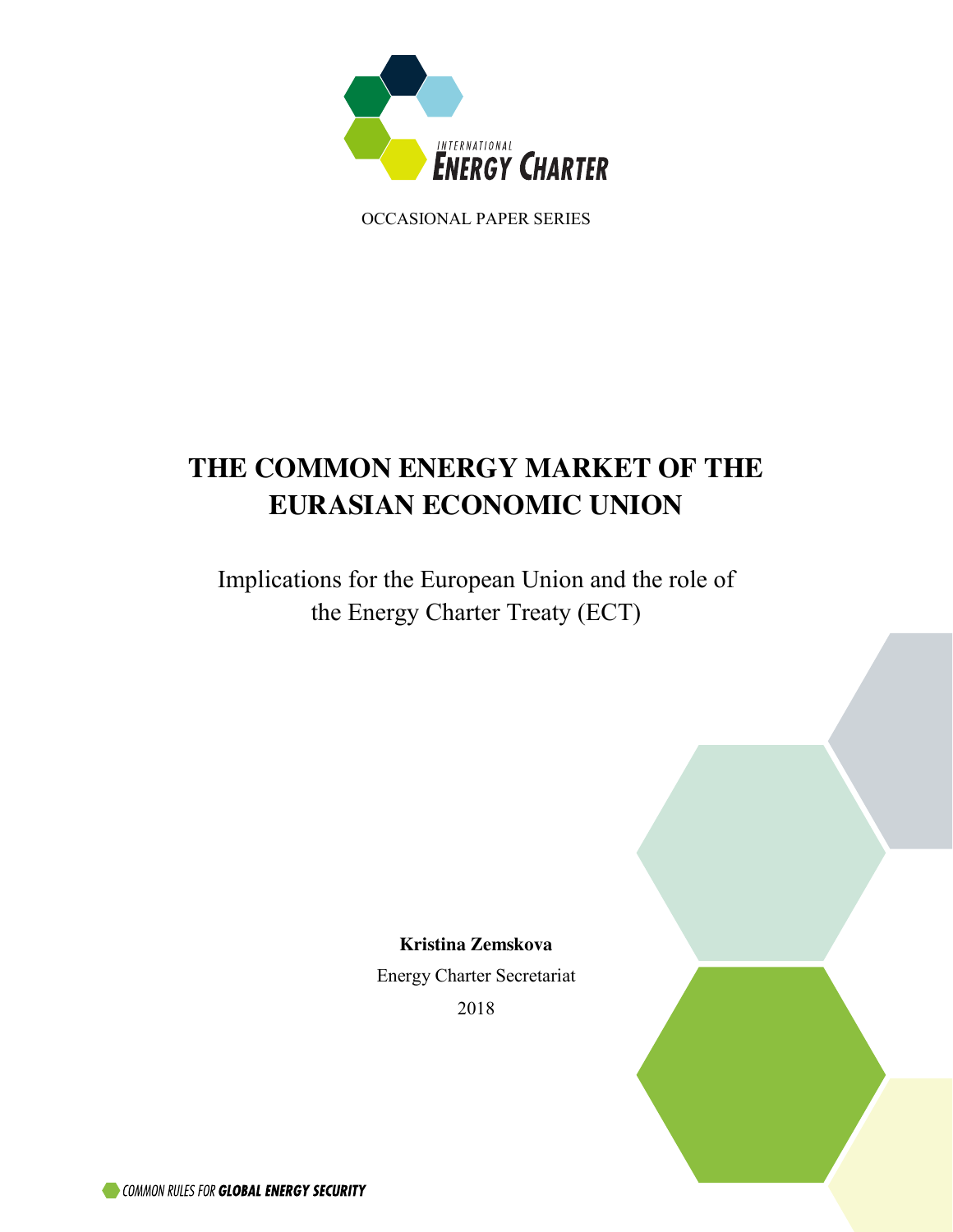## **DISCLAIMER**

Information contained in this work has been obtained from sources believed to be reliable. However, neither the Energy Charter Secretariat nor the work's author guarantees the accuracy or completeness of any information published herein, and neither the Energy Charter Secretariat nor the work's author shall be responsible for any losses or damages arising from the use of this information or from any errors or omissions therein. This work is published on the understanding that the Energy Charter Secretariat and the work's author supply the information but do not attempt to render legal or other professional services.

This study is published without prejudice to the position of Contracting Parties/Signatories of the Energy Charter Treaty or to their rights or obligations under the Energy Charter Treaty or any other international investment agreement. The contents of this work are the author's sole responsibility. They do not necessarily represent the views of the Energy Charter Secretariat.

© Energy Charter Secretariat, 2018

Boulevard de la Woluwe, 46

B-1200, Brussels, Belgium

Reproduction of this work, save where otherwise stated, is authorised, provided the source is acknowledged. All rights otherwise reserved. All the information contained in this paper is up-todate as of January 2018.

ISSN : 2593-5666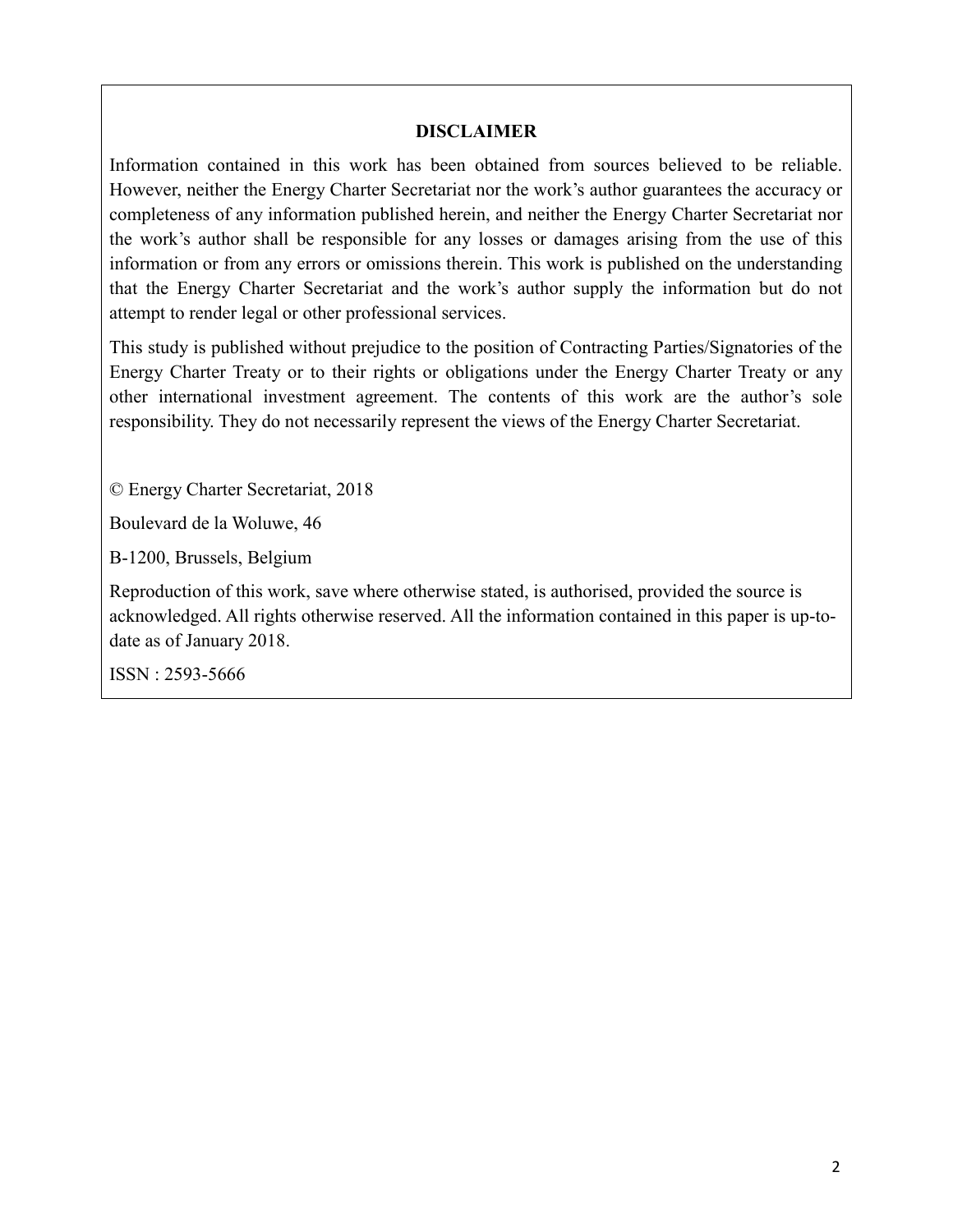## *The common energy market of the Eurasian Economic Union:*

# *implications for the European Union and the role of the Energy Charter Treaty (ECT) 1*

#### *Executive summary*

The Eurasian Economic Union (EAEU) is often compared to the project of the European Union (EU). While one of the most common comparisons is the institutional structure of the EAEU, another important point of resemblance when noting the development of the Eurasian integration is its energy component. Russia stresses the security of demand as one of the primary issues of its national security and energy plays an important role in the country's external relations, while for other EAEU members the security of supply makes an important part of their economic prosperity. Similar to the EU, where energy became one of the driving forces behind the European integration, the initiative of a common energy market can play its role in the process of Eurasian integration. If created, the EAEU energy market would be one of the largest energy markets in the world. Strategically located, it would comprise a population of about 182 million and represent resources-rich countries, which collectively posses 14.6 % of the world's oil and 17.3% of its natural gas production.

Although it is unclear how quickly this integrated market will emerge, any reform move would present the EU with a new policy dilemma in its wider-neighbourhood: the common Eurasian energy market could either build new bridges in the region or deepen the fragmentation of energy markets and therefore worsen the current state of affairs between the EU, the Eastern Partnership countries and Russia. This paper aims to explore the effects that the emerging common energy market will have on the EU and its Energy Community project. The paper will give a brief overview of how the common Eurasian energy market is being founded, of existing divergence of interests and market asymmetries of respective EAEU Member States, and point to possible implications for the EU. In conclusion, the paper will provide some recommendations for EU-EAEU relations in the energy sector, including the possible role that can be played by the Energy Charter in the context of EU-EAEU relations.

 $<sup>1</sup>$  All the information contained in this paper is up-to-date as of January 2018.</sup>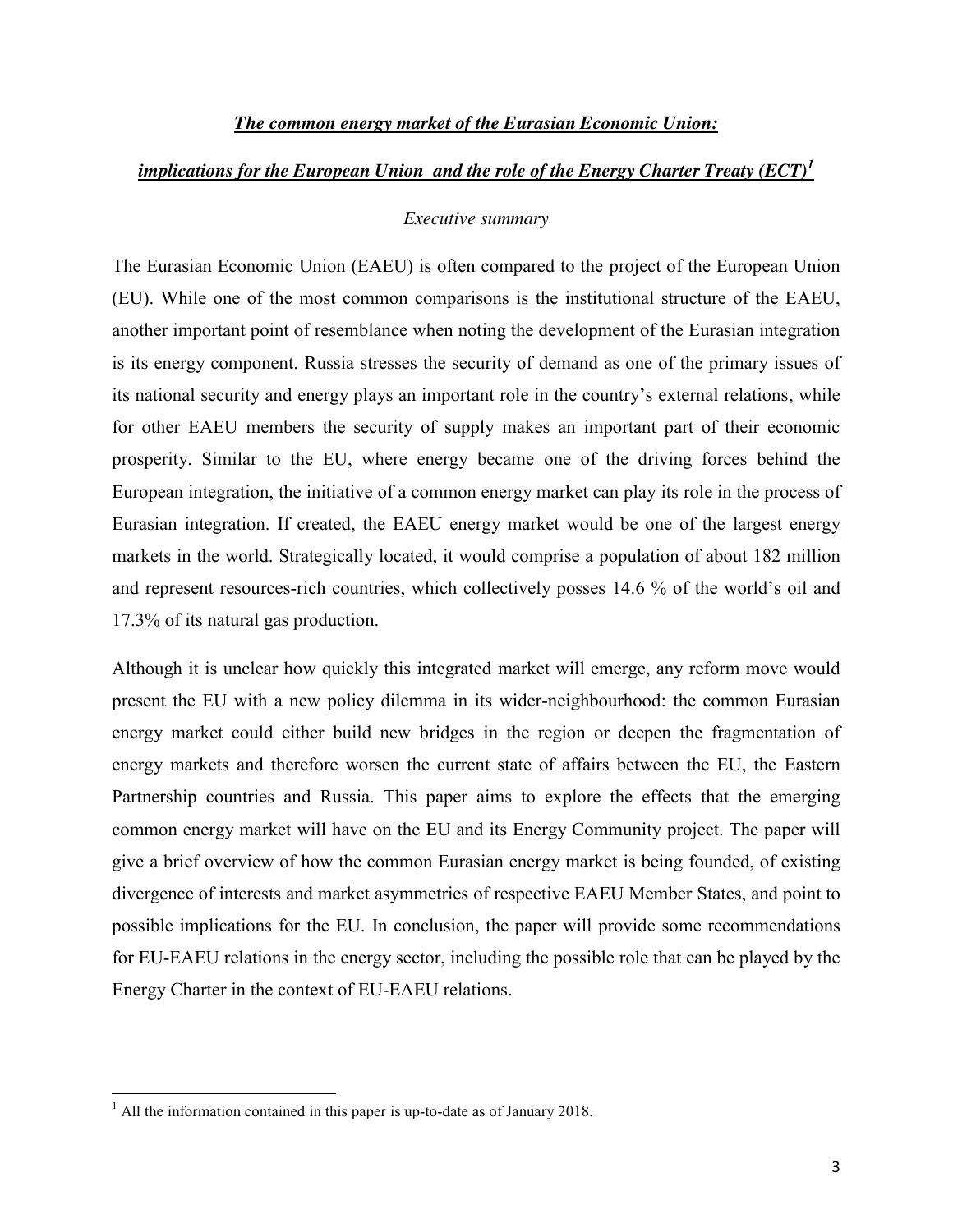## *Background*

Attempts to promote reintegration in post-Soviet space have been ongoing since the early 1990s. Among the earliest initiatives have been the creation of the Union State of Russia and Belarus and the GUUAM group (Georgia, Ukraine, Uzbekistan, Moldova) which was launched in 1997. There was also an endeavour to mitigate the consequences of the dissolution of the single Soviet electricity system by means of creating the Electric Power Council of the Commonwealth of Independent States (CIS) back in 1992.

Nevertheless, the more comprehensive initiative to reintegrate national energy markets was undertaken within the Eurasian Economic Community (EEC) of Russia, Belarus, Kazakhstan, Kyrgyzstan, Tajikistan launched in 2000. The EEC was the first organisation containing agreements on development of fuel balances and common information management system for the energy market of the member states. In 2011 Belarus, Kazakhstan and Russia created the Eurasian Customs Union (EACU) which in 2012 evolved as a Single Economic Space (SES) of three countries with 17 basic inter-governmental agreements covering electric power, gas, oil and petroleum products which identified common principles and approaches towards access to services of natural monopolies and pricing.

In 2014 Belarus, Kazakhstan and Russia signed the founding treaty and in 2015 the Eurasian Economic Union (the EAEU) was established. Later, in 2015, Armenia and Kyrgyzstan also joined. The Treaty establishing the EAEU for the first time introduced an initiative to deepen integration of the participating states in the field of energy cooperation and to create a common market of energy resources<sup>2</sup>.

The declared intention of the EAEU to create a common energy market presents somewhat of a novelty in terms of analysing the prospects of such initiative for countries of the region as well as potential implications on the EU's energy policy.

First of all, compared to the previous integration initiatives, the novelty of the EAEU is in conferring to the union an international legal personality, which sets the EAEU as an international organisation in an effort to be acknowledged by other international actors. Thus, the

<sup>2</sup> Treaty on the Eurasian Economic Union, Section XX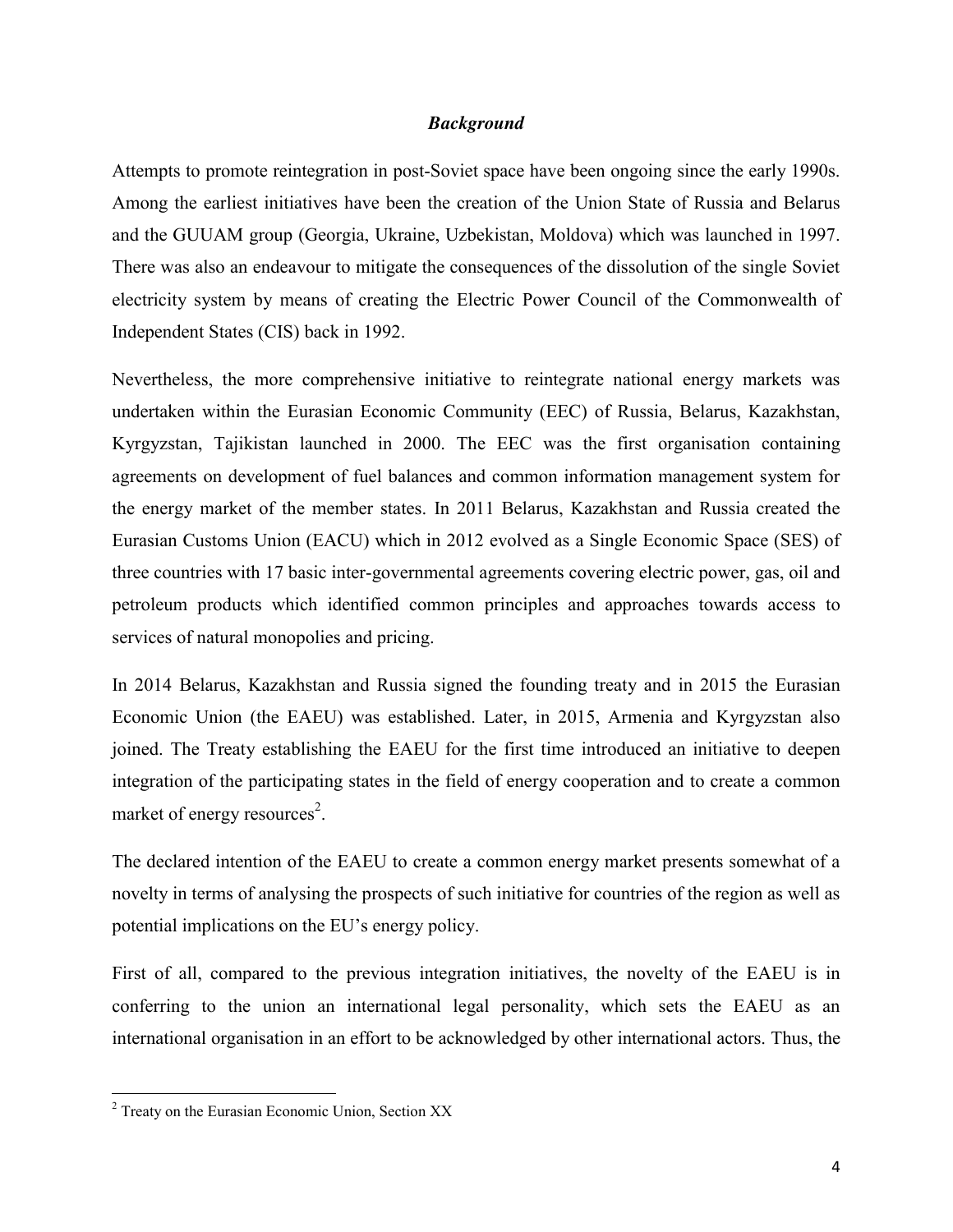EAEU as both "the next, advanced stage of the integration in the post-Soviet space"<sup>3</sup> and a culmination of the previous multi-step integration become a reality not only for the countries involved, but also for the regional integration organisations, international actors and the European Union (the EU).

Secondly, the institutional design of the EAEU is often compared to the EU: in the words of the Minister of the integration of the Eurasian Economic Commission T. Valovaya, ''the European model of integration and its basic principles were used as a model for the Eurasian integration<sup>14</sup>. Energy security concerns also underpinned the process of the European integration and the EU has its roots tracing back to the European Coal and Steel Community and the European Atomic Energy Community in 1950s.

In addition, the initiative of creating the common Eurasian energy market and, as a part of it, a common electricity market, reflects the two leading global trends – regionalisation and liberalisation (unbundling) - as means to ensure the effectiveness of the sector and allow the countries to meet their energy needs more effectively<sup>5</sup>. Nevertheless, the creation of the common electricity market within the EAEU along with the same process within the EU Energy Community might lead to a competition between these two regional projects and its institutional frameworks, which, in its turn, might lead to fragmentation in the region both regarding market designs and geopolitics.

## *Concepts for energy markets in the EAEU's Treaty*

The Treaty of the newly established EAEU is mainly of a political importance for the participating states and, particularly, for Russia and Kazakhstan, as the two leaders of the integration process, as, in spite of the declared in the preamble commitment of the states to the further development of the Eurasian economic integration, the document contains a relatively small number of new provisions compared to the previously signed agreements. The Treaty

<sup>3</sup> В. Путин, *«Новый интеграционный проект для Евразии — будущее, которое рождается сегодня»* (V.Putin, *«The new integration project for Eurasia – the future is being born today»).* Available at: https://iz.ru/news/502761 (consulted 9.12.2017)

<sup>4</sup> Т.Валовая, *«Мы очень хорошо друг друга дополняем»* ( T.Valovya, *"We complement each other quite well"*). Available at: http://eurasian-studies.org/archives/3564 (consulted 9.12.2017)

<sup>5</sup> I. Kustova, "*Regional Electricity Cooperation in the South Caucasus - Energy Charter*" – p. 5.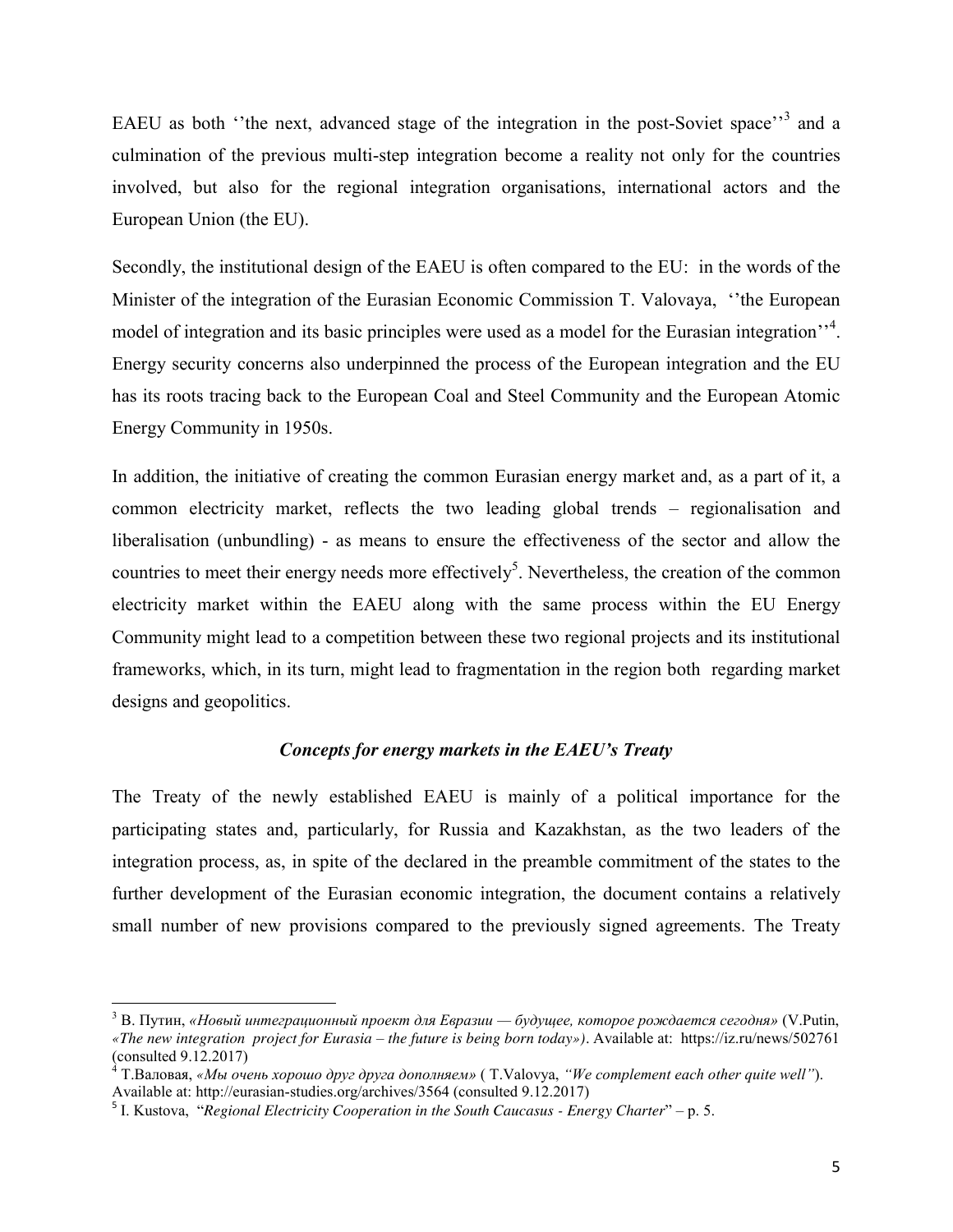consists of four parts, two of which – part two and three (76 articles out of 118) basically doubles the 2009 Treaty on the Custom Union and the 2011 Treaty on Single Economic Space<sup>6</sup>.

The first part of the Treaty confines the EAEU with an international legal personality as well as defines the decision-making process and the new bodies of the EAEU, which in fact have been already existing within the previous (the Customs Union, SES) blocs. The institutional structure of the union includes the Supreme Eurasian Economic Council, which meets on the level of the heads of member states (i.e. presidents), the Eurasian Intergovernmental Council consisting of the heads of governments (i.e. prime-ministers), the Eurasian Economic Commission as an executive body responsible for routine questions and the Court of the Eurasian Economic Union. Decisions which are fundamental to the functioning of the EAEU, including energy issues, are taken by the Council.

Principles of cooperation in the energy sector are defined by Section XX of the part three of the Treaty, while part four contains new transitional and final provisions. The parties declare their common intention to create the common electricity market by July 2019, and the common markets of gas, oil and petroleum products by July  $2025^7$ . Until the mentioned dates, the access to the services of natural monopoly entities in the electrical power sector, in the sphere of gas transportation and functioning of the common market of oil and petroleum products shall be determined by the respective protocols to the Treaty<sup>8</sup>. Other transitional provisions of the Treaty are also related to the movement of goods that in fact means finalization of the creation of the Customs Union<sup>9</sup>.

Thus, compared to the Customs Union Treaty and the Single economic space initiatives, one of the main distinguishing features of the EAEU are the provisions aimed at creation of the internal energy market and conferring the union with its international legal personality. The empowerment of the EAEU with a legal personality has been of crucial importance in promoting the vision of the Union as an international organization that other international bodies, such as

<sup>6</sup> A. Кнобель, *"Евразийский экономический союз: перспективы развития и возможные препятствия"*, Вопросы экономики, 2015 № pp.87-108 (A. Knobel "*Eurasian economic union: perspectives and problems"*, Voprosy economiki 2015 № pp.87-108). Available at: https://iep.ru/files/text/nauchnie\_jurnali/knobel\_vopreco\_3- 2015.pdf (consulted 9.12.2017)

<sup>&</sup>lt;sup>7</sup> Treaty on the EAEU, Article 104.

<sup>8</sup> Treaty on the EAEU, Annexes XX-XXIII. <sup>9</sup> A. Knobel, "*Eurasian economic union: perspectives and problems"*, p. 89.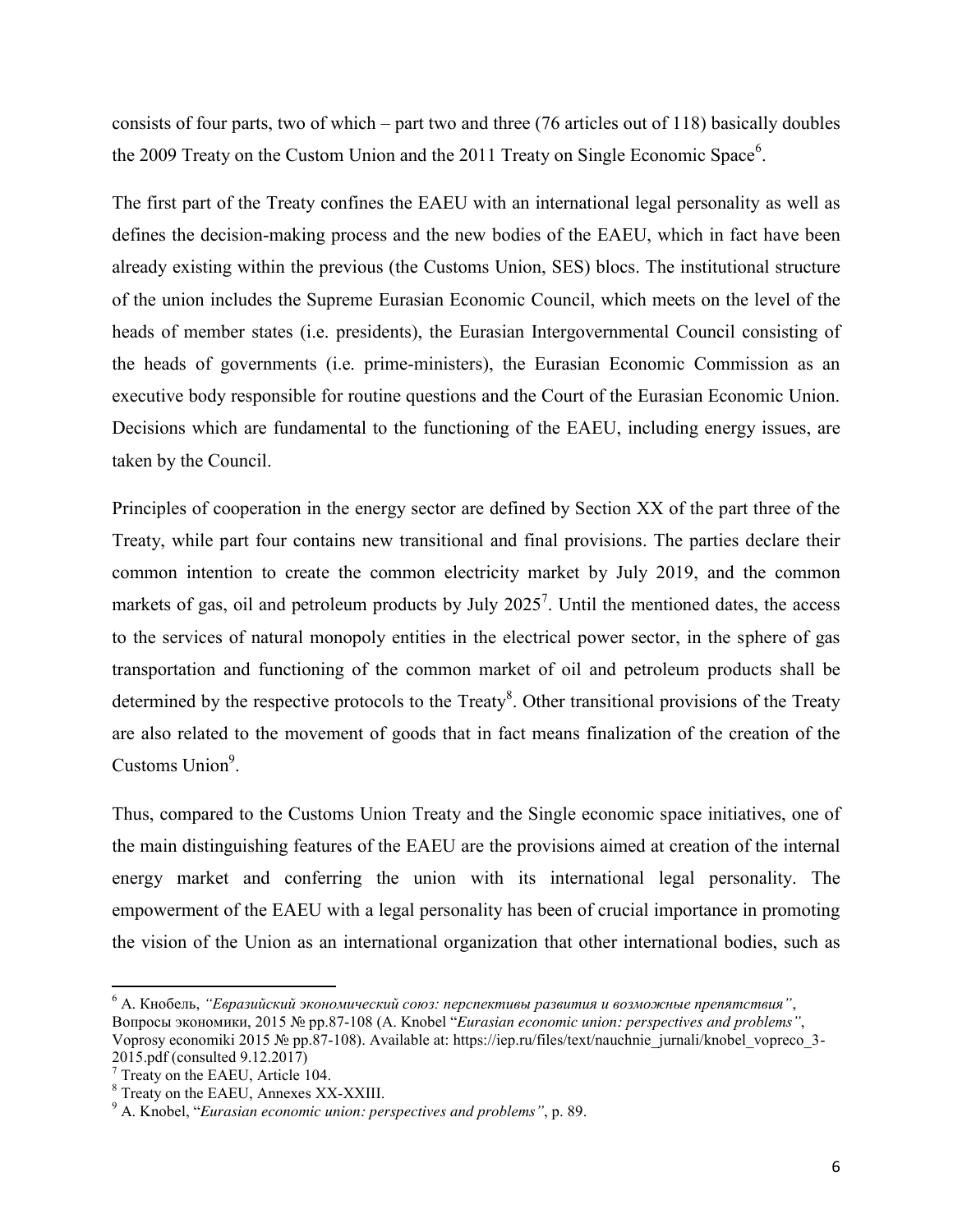the EU, will have to engage with on an inter-regional basis rather than with the individual countries, as was the case before.<sup>10</sup> The ambitiously promised creation of the common energy markets of electricity, gas, oil and oil products will require harmonization of legislation aimed at establishing comparable legal regulations in these spheres, and eliminating the numerous existing non-tariff barriers is instrumental in addressing abiding existing tensions within spheres of electricity, oil and gas between the member-states.

## *Conceptualization of the common markets*

According to Article  $79<sup>11</sup>$  of the Treaty on the EAEU, the Members States are developing a longterm mutually beneficial cooperation in the energy sector, implementing a coordinated energy policy and carrying out a step by step building of the common market of energy resources (electricity, gas, oil and oil products) in order to ensure efficient use of the potential of fuel and energy complexes.

The energy sectors to a large extent determine dynamic of the development of national economies and their competitiveness on the world market. Thus, the main goals of forming the common energy markets are to ensure the stable supply of energy resources to the national markets of participating states, enhance their energy security (both of supply and demand) and to foster the countries' positions on the global energy markets $^{12}$ .

Among the general principles behind the gradual establishment of the common market for energy resources are market pricing, development of competition, elimination of all types of barriers to trade in energy recourses, development of transport infrastructure, creation of environment favourable for attracting investments in energy sector, gradual harmonization of national rules and regulations related to operational dimension and business infrastructure.

For oil and oil products, the creation of common market is envisioned in three stages: development of the programs (2016-2017), realization of the programs' provisions (2018-2023)

<sup>10</sup> K. Wolczuk , R. Dragneva*, "The Eurasian Economic Union: Deals, Rules and the Exercise of Power"*, Chatham house, 2017. Available at: https://www.chathamhouse.org/publication/eurasian-economic-union-deals-rules-andexercise-power (consulted 9.12.2017) <sup>11</sup> Treaty on the EAEU, Article 79. <sup>12</sup> Л. Шенец,"*Создание общих рынков энергетических ресурсов как главный фактор повышения*

*энергетической безопасности Евразийского экономического союза"* (A. Shenec, *"The creation of common energy markets as the main factor of energy security of the EAEU"),* September 2017, Astana.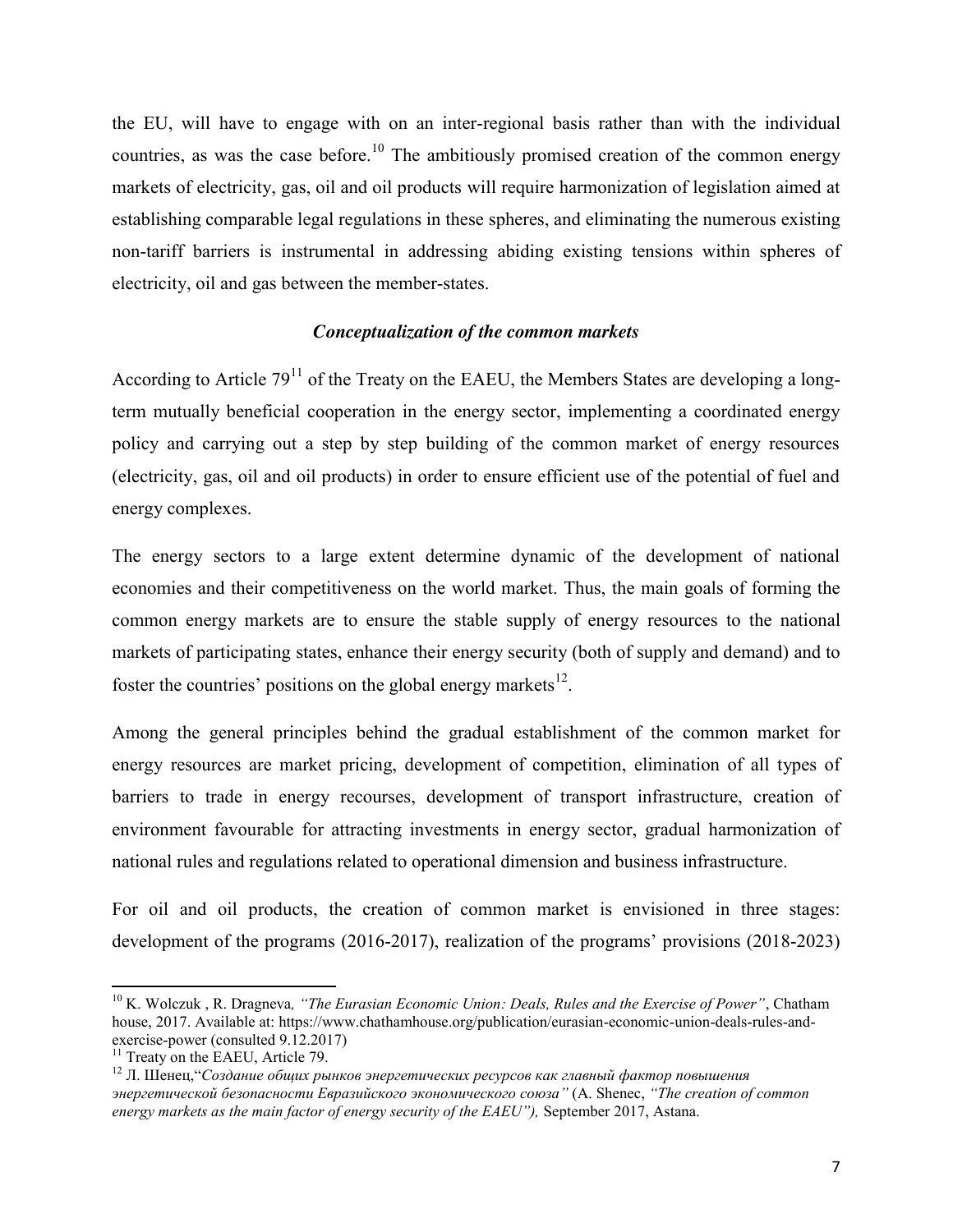and entering into force of respective international treaties (prior to 2024). The Concept for Establishing of Common Market of oil and petroleum products was adopted on May 2016 and is aimed at promoting energy security of the member states and strengthening their positions on the world oil and petroleum products markets. The concept provides a set of common rules for trade in oil and oil products (such as elimination of tariff barriers and export duties), unification of norms and standards for oil and petroleum products, rules for equal access to the infrastructure and distribution of the transport system capacities. Export tariffs (export customs duties), however, remain subject to each country's national legislation though there are some plans to harmonize them $13<sup>13</sup>$ .

Nevertheless, the key questions in the concept such as the pricing mechanism and unification of technical standards have already created debates due to the Member States' divergent interests. Regarding the pricing method, the concept suggests application of market prices to oil and oil products. Russia has a market oil price aligned to the international oil prices, while its tax reform is supposed to gradually bring domestic oil prices in line with international pricing through increasing its mineral extraction  $\text{tax}^{14}$ . Belarus and Kazakhstan<sup>15</sup> suggest lowering the price by excluding from pricing the expenses for purification and transportation of the oil and oil products<sup>16</sup>. In other words, Kazakhstan and Belarus seek to differentiate tariffs between exports and domestic deliveries, while Russia wants all tariffs to be the same for all types of shipments<sup>17</sup>. Harmonization of quality standards is favoured by Kazakhstan and Belarus, while Russia believes such approach unrealistic due to the fact that oil and oil products are streamed from a several field and would, in any case, lead to significant expenses $18$ .

<sup>13</sup> "*Consultation non a Multilateral Framework Agreement on Transit: position of Kazakhstan*", The Energy Charter Secretariat, Room document 2, Implementation Group Meeting, 14 September 2017.

 $14$  "Russia postpones scrapping oil export duties to 2022-2025", Reuters, March 2017. Available at:

https://www.reuters.com/article/us-russia-oil-tax-exports/russia-postpones-scrapping-oil-export-duties-to-2022- 2025-idUSKBN16K23F (consulted 9.12.2017) <sup>15</sup> "*Consultation non a Multilateral Framework Agreement on Transit: position of Kazakhstan*", The Energy Charter

Secretariat.

<sup>16</sup> A. Белокопытов, "Энергетическое сотрудничество государств ЕАЭС: предпосылки, тенденции, перспективы" (A. Belokopytov "Energy cooperation of the EAEU Member States: tendencies and perspectives"), Available at: https://www.imemo.ru/files/File/ru/conf/2016/29042016/01\_06\_Belokopytov.pdf (consulted 9.12.2017)

<sup>17</sup> "*Consultation non a Multilateral Framework Agreement on Transit: position of Kazakhstan*", The Energy Charter Secretariat.

<sup>18</sup> M. Pastukhova, K. Westphal, "*A common energy market in the Eurasian Economic Union: implications for the EU and relations with Russia*", German Institute for International and Security affairs, February 2016. Available at: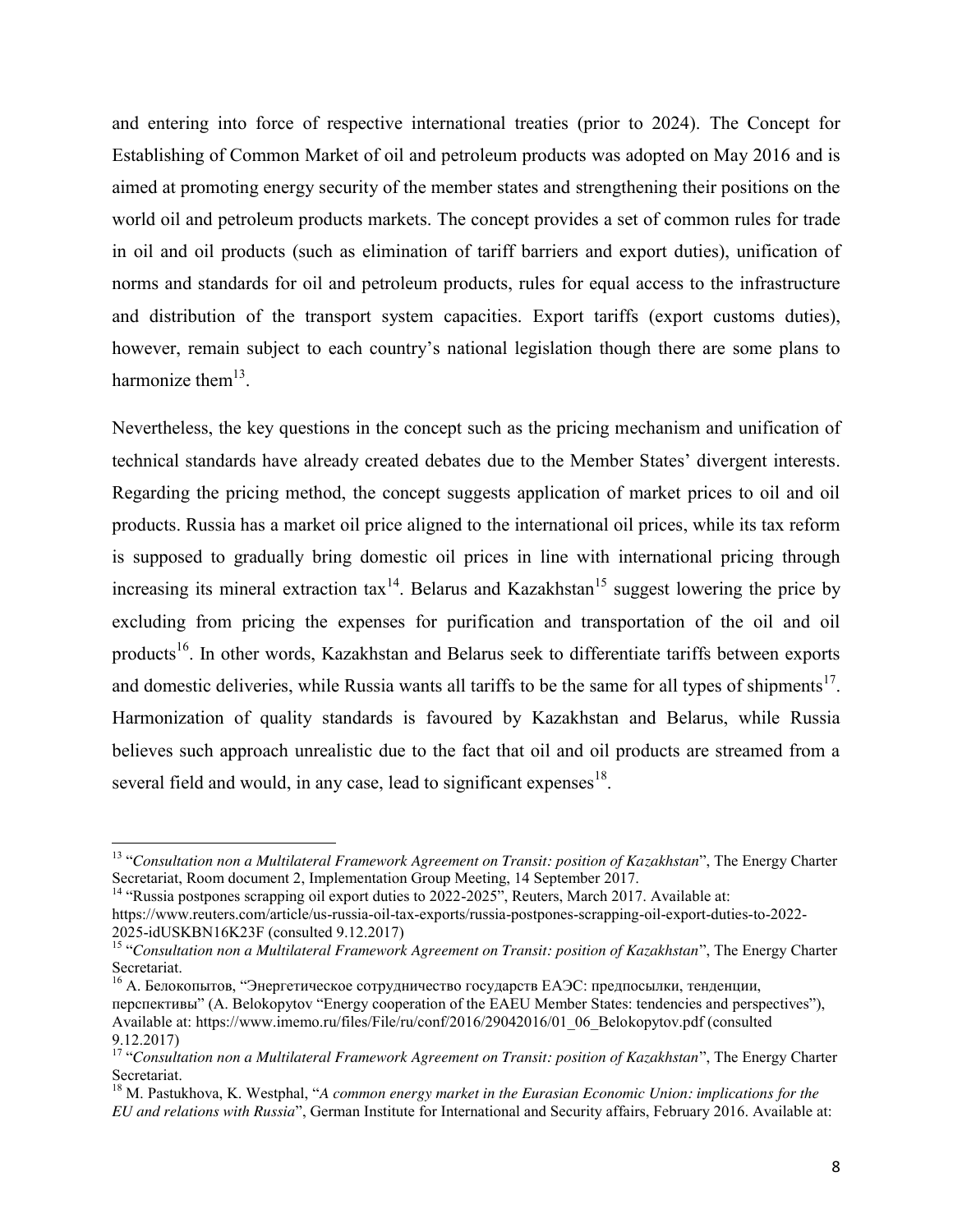Furthermore, besides the mentioned activities, the creation of fully functioning common market of oil and oil products will require more inclusive domestic reforms in the domain of privatization, competition, unbundling, tariff regulation and creation of an independent regulator. $^{19}$ 

The same implementation timeline provided for the EAEU natural gas market. The respective Concept was approved and adopted by Council in 2016 and 2017 respectively. The Concept for the formation of the common gas market lists such measures as unification of norms and standards, unified pricing mechanism, the common set of rules for access to the infrastructure entities based on the territory of the member states.

However, though the agreement calls to eventually establish a common set of prices on a netback parity basis, neither details on timing nor specifics of the netback calculation have so far been officially agreed<sup>20</sup>. The same situation is with harmonization of standards, although this measure is listed as a priority. Another problem is the currently regulated by intergovernmental agreements destination clauses, meaning that the buyer does not have a right to resell the purchased cargo in another area except what is agreed in agreement: Russia persists that access should be available only for resell to other EAEU countries<sup>21</sup>. In addition, the current energy cooperation among the states is based on the existing bilateral agreements signed as from 2010 with the implementation dates up to 2040. Therefore, such agreements will need a revision according to the envisioned dates of the lunch of the energy markets (2025).

To this day, the prospects for the creation of a common electricity market are the most realistic and advanced within the EAEU framework, putting the electricity market into the position of the key driver of integration<sup>22</sup>. As announced, the counties are planning to launch the market already by July 2019 with the implementation period defined as 2016-2018. The priority of

 $\overline{a}$ 

https://www.swpberlin.org/fileadmin/contents/products/comments/2016C09\_Pastukhova\_wep.pdf (consulted 9.12.2017)

<sup>19</sup> M. Pastukhova, K. Westphal, "*A common energy market in the Eurasian Economic Union: implications for the EU and relations with Russia*", German Institute for International and Security affairs, February 2016. Available at: https://www.swpberlin.org/fileadmin/contents/products/comments/2016C09\_Pastukhova\_wep.pdf (consulted 9.12.2017)

<sup>20</sup> "*Consultation non a Multilateral Framework Agreement on Transit: position of Kazakhstan*",The Energy Charter Secretariat.<br><sup>21</sup> Ibid.

<sup>&</sup>lt;sup>22</sup> Pastukhova, K. Westphal, "A common energy market in the Eurasian Economic Union: implications for the EU *and relations with Russia*".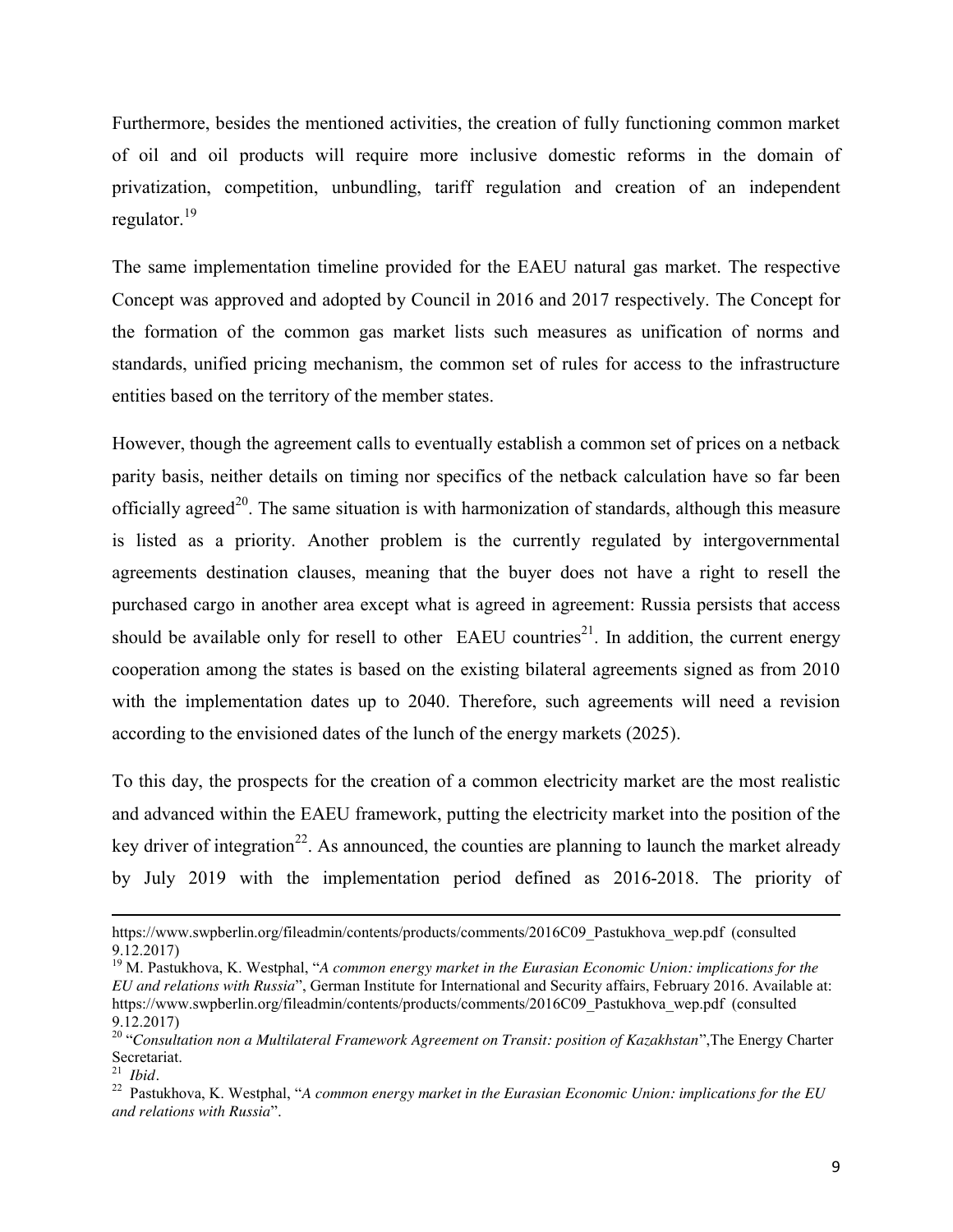establishment and the greater degree of progress of the electricity market is attributed to the legacy of the Soviet electricity system with its numerous organizational and technical advantages.<sup>23</sup>

Several formation options were considered as a model for the EAEU electricity market. Among the considered options were such as to take the Russian wholesale electricity market as a model, or to create in Russia a regional electricity market similar to the ones of Kazakhstan and Belarus. Finally, the parties, due to market differences and unwillingness of Member States to restructure their local markets<sup>24</sup>, opted for the third way, which is based on the EU's model for continental electricity market and allows the formation of a common electricity market while preserving national markets<sup>25</sup>. The process is expected to be implemented in life in three major steps which are harmonization, unbundling and creation of a supranational independent regulator. Formation of the common electricity market will require relevant domestic reforms, but the process might take time as the starting points of the participating markets diverge significantly. Thus, the Belarus market is under full state control, while the Russian one is relatively liberalized and run by partially privatized companies. The market of Kazakhstan is similar to the Russian one but with a different pricing mechanism. Kyrgyzstan's electricity market is partially liberalized.

The creation of the common electric power marker is supposed to improve reliability and efficiency of the electric systems, increase volumes of trade in electricity and energy security of states, increase the competitiveness of the market, meet the consumer demand for electric energy, increase pricing transparency and form the united pricing method. According to the already approved concept, the creation of the market will undergo in three stages: development and approval of the program  $(2015 - 2016)$ , implementation  $(2016 - 2018)$ , conclusion and entry into force (2018-2019). The envisioned market is to be based on principles of cooperation, gradual harmonization of the legislation, unhindered access to services of natural monopolies. The common market is supposed to solve the pricing issue and establish a unified pricing method, as well as to introduce a trading platform at the international level (the Council of the

<sup>23</sup> I. Kustova, "*Regional Electricity Cooperation in the South Caucasus - Energy Charter*", the Energy Charter Secretariat, April 2016. Available at: http://www.energycharter.org/what-we-do/knowledge-centre/occasionalpapers/regional-electricity-cooperation-in-the-south-caucasus/ (consulted 9.12.2017) <sup>24</sup> Pastukhova, K. Westphal, "*A common energy market in the Eurasian Economic Union: implications for the EU* 

*and relations with Russia*". <sup>25</sup> *Ibid.*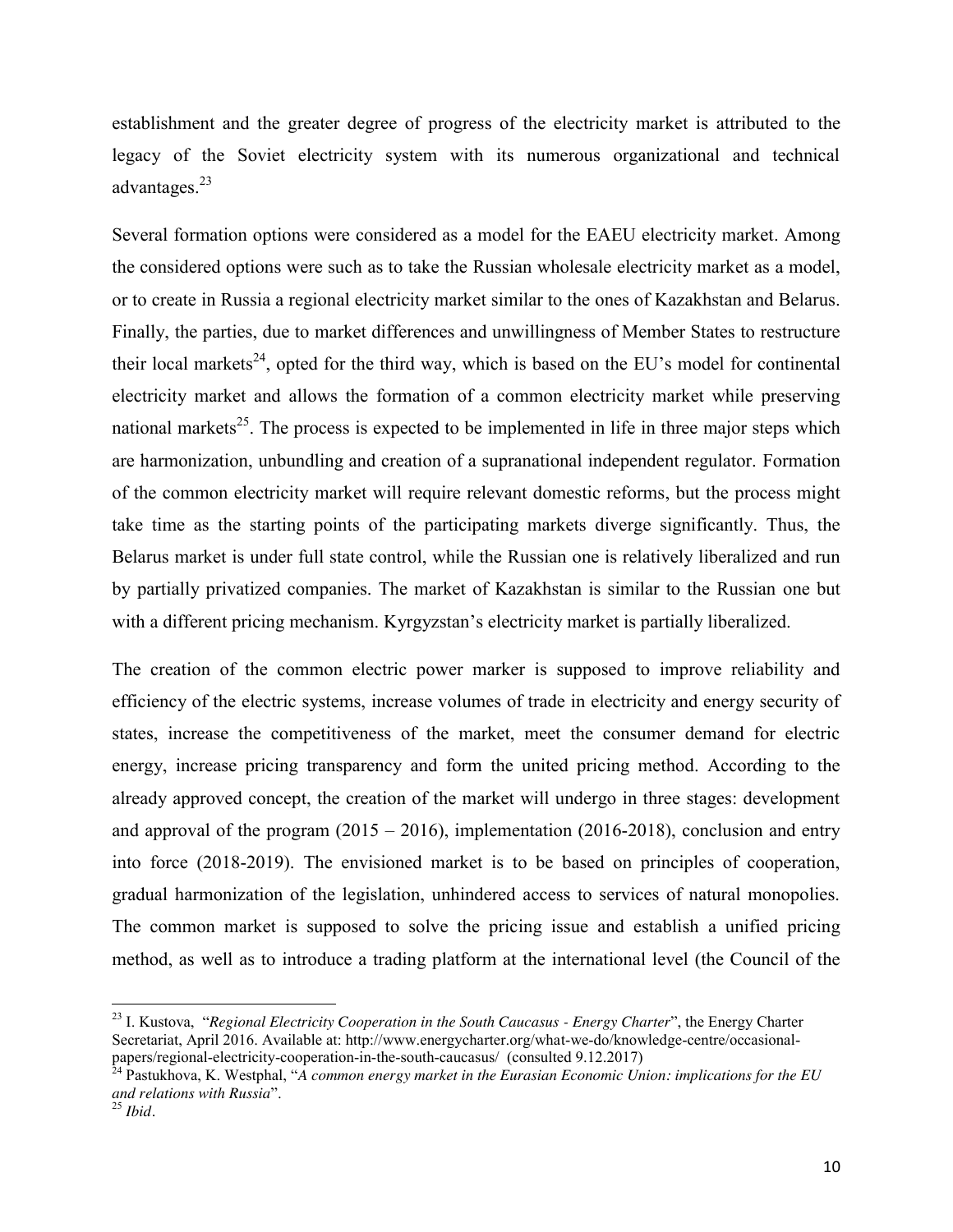Common electricity market) designed to ensure coordination of the market and grant nondiscriminatory access to national transmission grids. In spite of the position of Belarus, the negotiations on electricity market are the most advanced.

To sum up, it can be concluded that the most decisive issues still have to be negotiated by the parties and this process is expected to be cumbersome due to the different economic interests of the Member States. The strongest driver behind the negotiations remains to be Moscow.

## *The envisioned energy market and asymmetry of interests*

The envisioned energy market would be strategically located within Europe and Asia, encompassing a total population about 182 million people. The total oil production of the countries comprising the market would represent 14.6% of global production. The total gas production of the EAEU accounts for 18.4% of total global production (ranking second in the world) and power generation equating to 5.1% of global electric power production (ranking fourth in the world).<sup>26</sup> It is worth mentioning that these figures are mainly owed due to Russian membership of the EAEU, with Kazakhstan contributing 1.9% and 0.6% in gas and oil production respectively. Considerably small oil and gas reserves were discovered in Belarus while there are no such resources in Armenia<sup>27</sup>.

In 2015 EAEU Member States decided to increase their oil and gas extraction as well as electricity production. The Member States produced 614.4 million tons of oil (of which 306.5 million was exported to third countries), 679.3 billion cubic meters (bcm) of gas (173 bcm exported), and 1212.8 billion kWh of electric energy (19.7 billion kWh exported)<sup>28</sup>. The majority of energy produced in the EAEU is exported to third countries. Intra-bloc trade remains low and has even decreased in recent years.

One of the most striking and discussed features of the EAEU is an asymmetry of its energy markets and unevenness of the interests of the participating states. The EAEU's market is characterised by the domination of the redistributive motive over the creative one.<sup>29</sup> In other

<sup>&</sup>lt;sup>26</sup> The EAEU's website. Available at: http://www.eaeunion.org/?lang=en (consulted 9.12.2017) <sup>27</sup> *Ibid.* <sup>28</sup> The Eurasian Economic Union Commission's website. Available at:

http://www.eurasiancommission.org/en/Pages/default.aspx (consulted 9.12.2017)

<sup>29</sup> A. Knobel, "*Eurasian economic union: perspectives and problems"*.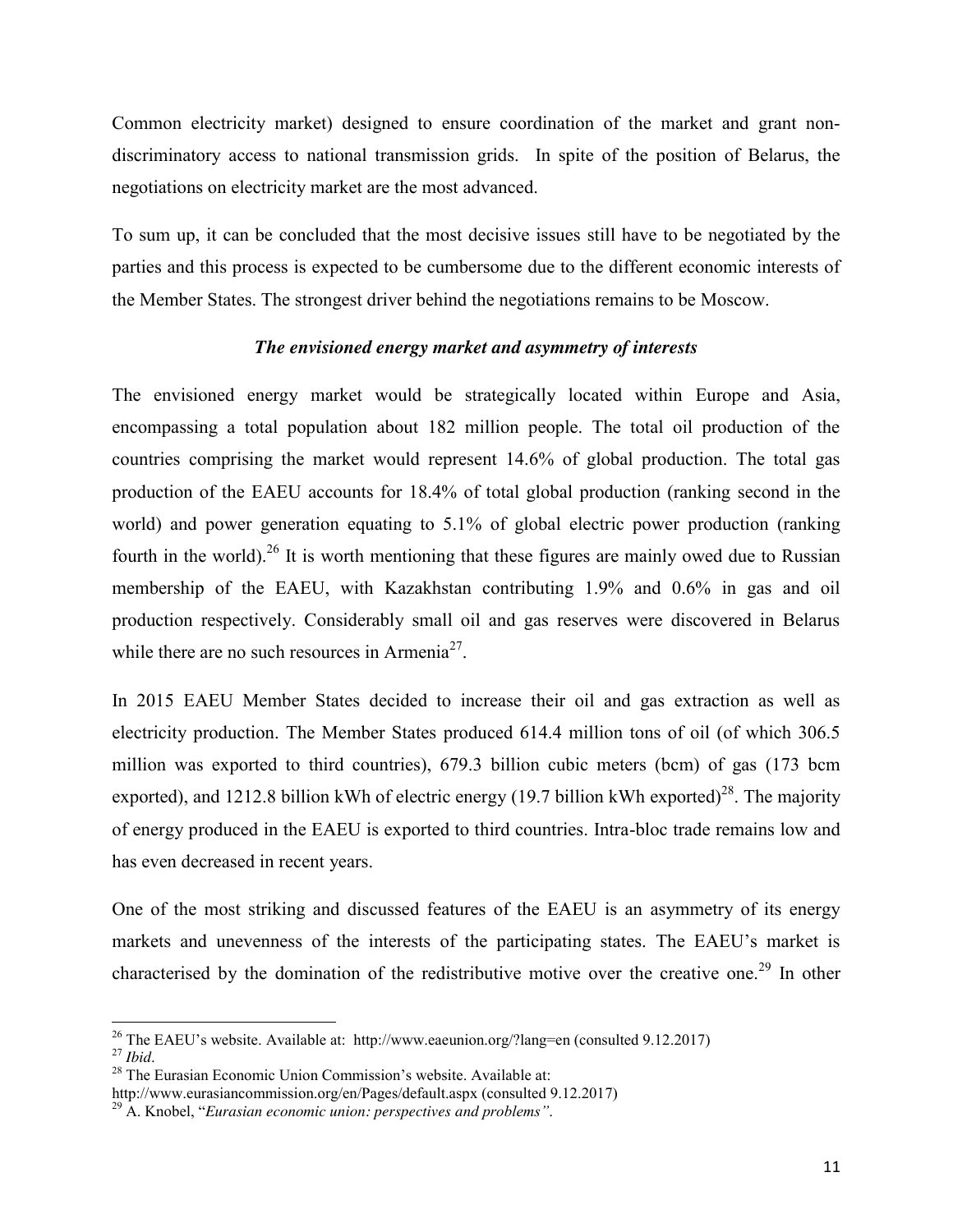words, the transfer of oil and gas from Russia to other the EAEU's members is both a necessary redistribution mechanism and a condition for getting the potential positive economic effects inside the EAEU.<sup>30</sup> While forming the Customs Union in 2010, the participating states of Russia, Belarus and Kazakhstan created a common space for the circulation of goods within the union without internal tariffs, but agreed on applying a common external tariff. Notably, the countries had to agree on the application of Russia's external tariff level as a basis, which was much higher than the tariff levels of Belarus, Armenia, and Kazakhstan and could have affected their openness to global trade.<sup>31</sup> Regarding trade in energy, the participating states agreed on nonapplication in mutual trade of quantitative restrictions and export customs duties (taxes and fees) whereas the export tariffs for oil and petroleum products exported outside the union are decided by the Members States based on the bilateral treaties.<sup>32</sup> In other words, the Member-States do not pay an export tariff for the import of energy goods but impose such tariff when exporting (if allowed) them to third countries. In reality, this means an indirect subsidizing by Russia through selling gas and oil at prices below the world market ones.

While trade in oil and gas between resource-rich Russia and Kazakhstan is relatively low, the Belarus economy is heavily dependent on the access to the Russian hydrocarbons and - unlike the case with Kyrgyzstan and Armenia - Russia is Belarus's main trade partner accounting for 47% of all the trade. Belarus imports Russian crude oil (of which 45-50% were used for production of oil products to export) and natural gas (which were not directly re-exported) for the prices below the market ones, paying \$173 for 1000 cubic meters of gas (for comparison - \$250 for Armenia, \$430 for Ukraine)<sup>33</sup>. Taking into account that Belarus is exempt from paying an export tariff (30% of the price), Russian budget is losing approximately \$73 for 1000 cubic meters or \$9,5 million in total (\$8.5 for crude and \$1 for gas). Prior to 2013, Russian budget was receiving from Belarus compensation of \$4 billion for those 45-50% of oil exporting to the third countries, but, according to new rules, from 2015 the compensation has been cancelled<sup>34</sup>. Thus,

<sup>&</sup>lt;sup>30</sup> A. Knobel, "*Eurasian economic union: perspectives and problems*".<br><sup>31</sup> N.Popescu, "*Eurasian Union: the real, the imaginary and the likely*", European. Union Institute for Security<br>Studies., Chaillot Papers N° 132, S

<sup>&</sup>lt;sup>32</sup> Treaty on the EAEU, Annex XXIII (3)<br><sup>33</sup> A. Knobel, "*The price of the Union*", *Vedomosti*, 13 January 2014. Available at:<br>https://www.vedomosti.ru/newspaper/articles/2014/01/13/cena-tamozhennogo-soyuza (consulted 9.

<sup>&</sup>lt;sup>34</sup> "Belarus and the Eurasian Economic Union: The view from Minsk", the European Council for Foreign Relations, January 2015. Available at: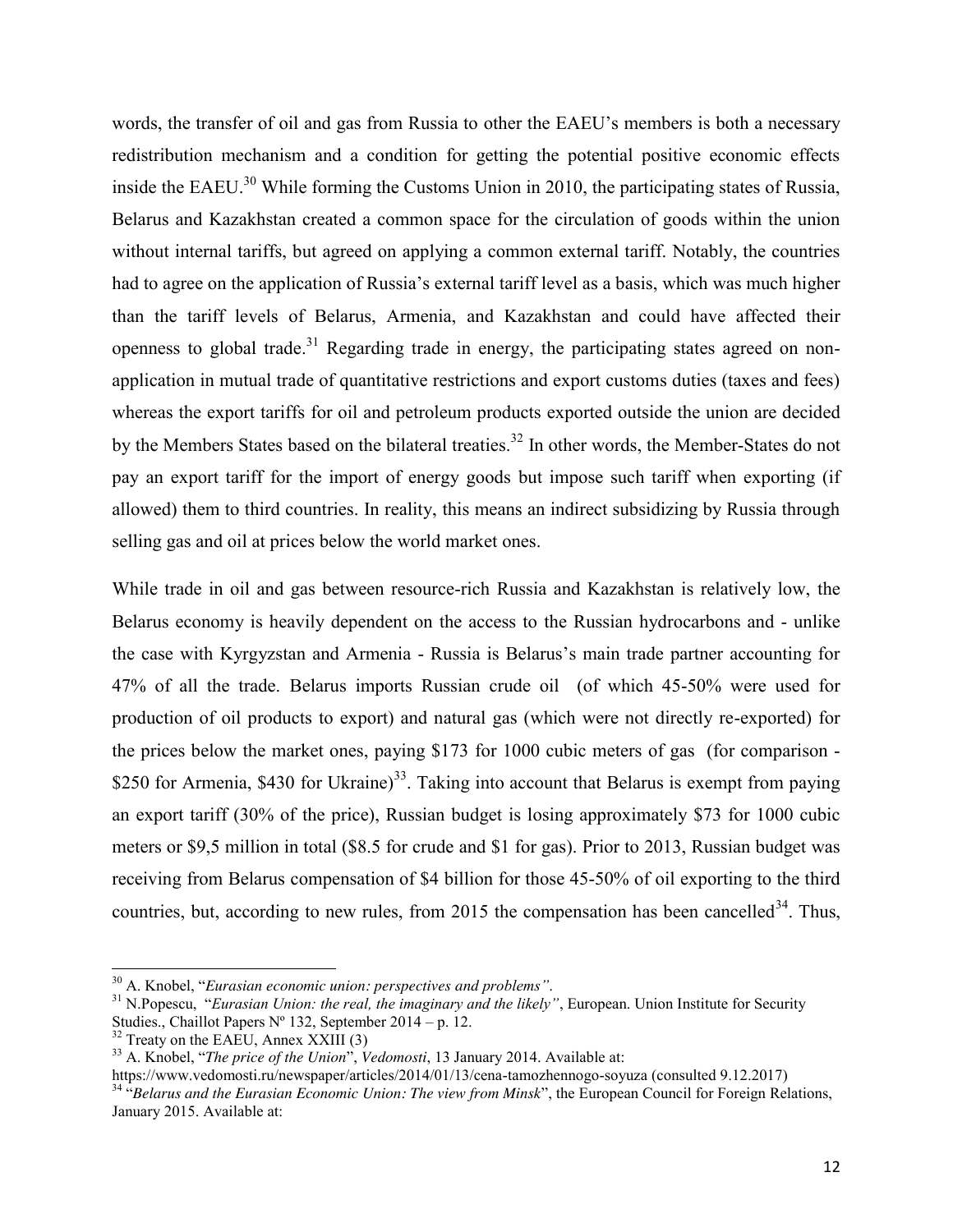the Russian transfer to Belarus economy is around \$10 milliard that corresponds to 15% of its  $GDP.<sup>35</sup>$ 

Belarus is naturally interested in the current state of affairs with respect to low-cost and reliable supplies of Russian oil and gas. For this reason, Minsk, being 90% dependent on Russian gas for its electricity production<sup>36</sup>, insists on giving priority to the development of the common oil and gas markets, subverting the on-going negotiations on the launch of the electricity market. Russia-Belarus energy relations within the EAEU are based on the bargaining power, when Russia, being interested in the political strengthening of the union, at the annual negotiations allows Belarus to secure the favourable terms of energy imports to the detriment of its economic interests $37$ , and Belarus has little choice but to rely on the economic support of its neighbour.

The situation with Armenia is somewhat similar: Yerevan's accession to the EAEU has reduced the gas import price from \$271 in 2014 to \$189 in 2015. This equates to \$82 that the Russian budget fails to receive from each 1000 cubic meters of gas exported<sup>38</sup>, or corresponds to 2% of Armenia's  $GDP<sup>39</sup>$ . For Armenia, which is highly dependent on Moscow for its energy security (Moscow deliver 75% of its energy requirements)<sup>40</sup>, the situation in the energy sector is similar to Belarus and the role of the economic carrot is played by reduced energy prices. Addition, Armenia is also in the Union due to geopolitical factors – Moscow shores up Yerevan's national security concerns in the South Caucasus.

Kyrgyzstan and Russia cooperate mainly in the sector of hydropower, but the latest hydropower deal between the countries was cancelled due to Russia's Inter RAO inability to fund the

 $\overline{a}$ 

http://www.ecfr.eu/article/commentary\_belarus\_and\_the\_eurasian\_economic\_union\_the\_view\_from\_minsk<br>(consulted 9.12.2017)

<sup>&</sup>lt;sup>35</sup> A. Knobel, "*The price of the Union*", *Vedomosti*.<br><sup>36</sup> "*The story that never ends. A new stage in the energy dispute between Russia and Belarus*", OSW, May 2017. Available at: https://www.osw.waw.pl/en/publikacje/osw-commentary/2017-05-17/story-never-ends-a-new-stage-energy-dispute-between-russia-and (consulted 9.12.2017)

<sup>&</sup>lt;sup>37</sup> A. Knobel, "Eurasian economic union: perspectives and problems".<br><sup>38</sup> Ibid.<br><sup>39</sup> "Кризис и налоговый маневр как испытание для EAЭC" ("Crisis and tax reform as as a test for the EAEU"). Available at: https://www.vedomosti.ru/newspaper/articles/2015/02/17/integratsiya-ispitanieeaes#/galleries/140737492096660/fullscreen/1 (consulted 9.12.2017)

<sup>40</sup> T. Togt, F. Motesano, I. Kozak, "*From completion to Compatibility Striking a Eurasian balance in EU-Russia relation",* Clingendael, October 2015. Available at: https://www.clingendael.org/publication/competitioncompatibility-striking-eurasian-balance (consulted 9.12.2017)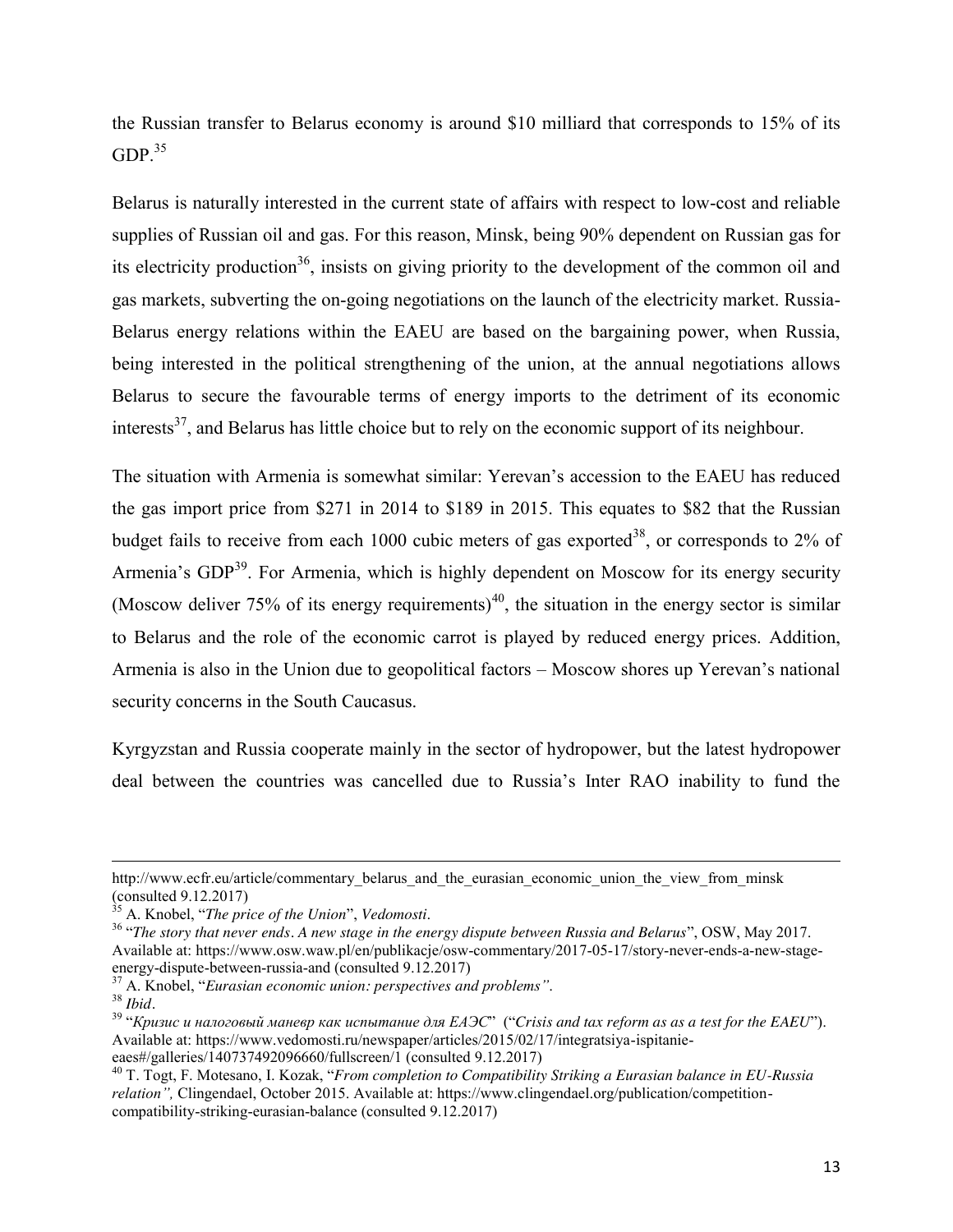project<sup>41</sup>. Another field of cooperation is a gas sector (transfer of Kyrgyzgas system to the control of Gazprom). At the same, Kyrgyzstan's GDP is less than 3% of the EAEU total output while Russia accounts for 33% and 13% of its imports and export respectively. For that reason Kyrgyzstan is unable to pursue a more or less independent foreign policy. The main attraction of the EAEU Treaty for Kyrgyzstan is the labour provisions, as labour migration makes around 25% contribution to the country's GDP, while migrant workers from Kyrgyzstan represent the third largest group in Russia. In this light, the respective provisions of the Treaty such as free movement of workers, allowing for employment without employment permits and exemptions from an obligation to register for the first 30 days<sup>42</sup>, are of particular interest for Kyrgyzstan. Similar to the case of Armenia, Kyrgyzstan's choice for the EAEU lies in the combination of security reasons and Russian subsidies.

Such asymmetry has the potential to create obstacles for the single energy market due to the divergent interests between resources-rich Russia and Kazakhstan, on the one hand, and Armenia, Belarus, Kyrgyzstan on the other. At the same time, due to the complex connection between energy dependence and integration, the business of the countries are closely linked, with Russia's Gazprom having business links in all of the EAEU countries<sup>43</sup>.

## *Implications for the EU*

The creation of EAEU common energy market and common electricity market, as its most advanced component, will present the EU with a new set of policy dilemmas to deal with in the wider-European neighbourhood.

Besides the fact that the EU foundation treaties were devoted to energy issues and there were some initiatives within the gas and electricity sectors, the first comprehensive EU energy policy was presented only in 2006 and called for enhancing sustainability, competitiveness and security

<sup>&</sup>lt;sup>41</sup> *Kyrgyzstan Revokes Hydropower Deal With Russia, January 2017. RFERL. Available at* https://www.rferl.org/a/qishloq-ovozi-kyrgyzstan-energy-dreams/27499926.html (consulted 9.12.2017)

 $^{42}$  Treaty on the EAEU, Article 97.<br> $^{43}$ A. Wenger, R. Orttung, J. Perovic, Russian Business Power: The Role of Russian Business in Foreign and Security

*Relations*, Routledge, 1 edition (October 16, 2006)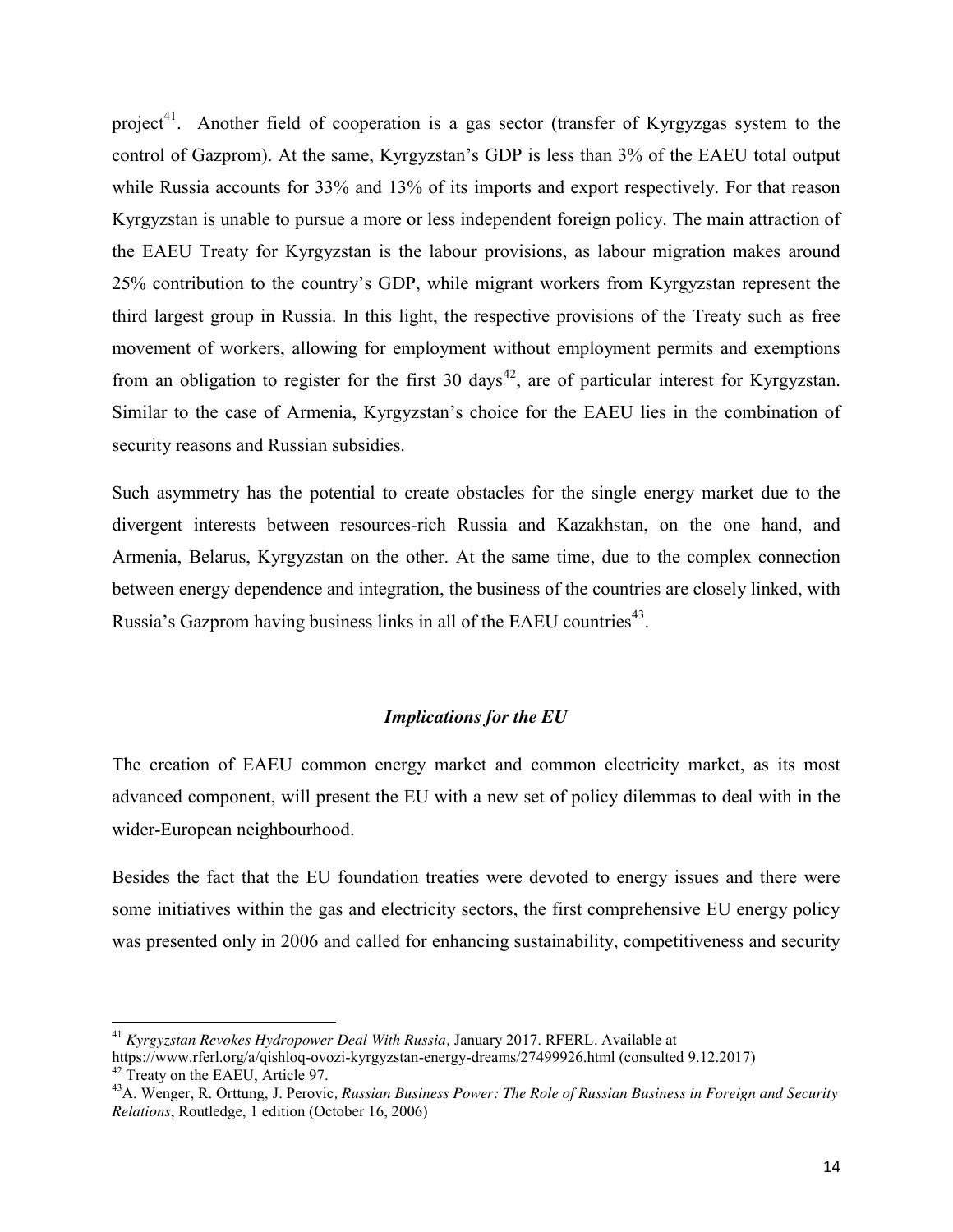of supply<sup>44</sup>. Following the 2009 Treaty on Functioning of the European Union (the TFEU), the EU presented the provisions ensuring for completion of EU internal electricity market<sup>45</sup>, in 2011 the initiative for the completion of the internal electricity market was introduced by the European Council and in 2015 the concept of the Energy Union was suggested. With the aim to extend the EU's internal energy market rules and its principles to south-eastern Europe and the Black Sea region on the basis of a legally binding framework, in 2006 the EU Energy Community was established. As of July 2017, the Energy Community has ten members, the European Union and nine Contracting Parties, and three observers, one of which is Armenia. The signing states commit to implement key EU energy law, develop a regulatory framework and liberalize their energy markets in line with the Treaty acquis.

Thus, there is a potential conflict of interest between the two regional integration projects as they imply the creation of overlapping authorities and legislative frameworks<sup>46</sup>. Currently, Armenia is creating a common electricity market within the EAEU, while neighbouring Georgia is negotiating its accession to the EU Energy Community. It is noteworthy, that on the post-Soviet space the choices of the states, including those related to regional economic integration, are highly influenced by historical legacies and their security considerations, and any fruitful cooperation will require resolution of political and domestic issues<sup>47</sup>. This political complexity might be intensified by the mentioned integration dynamics in the region. In the current situation with the electricity markets, the regionalization, as the global trend of the recent decades might, on one hand, lead to liberalization and integration of the domestic markets. At the same time, such regional initiatives might contribute to the further fragmentation in market designs and negatively impact the EU Eastern Partnership policy.

Another option - and in the long-term a more beneficial one - would be a cooperation with the emerging EAEU on technical, operational and regulatory levels in spite of the existing political differences, the Western sanctions and the Ukrainian crisis issue. The EU - which generally

<sup>&</sup>lt;sup>44</sup> EC Green Paper on A European Strategy for Sustainable, Competitive and Secure energy<br><sup>45</sup> "The Role of the Energy Charter Treaty in Fostering Regional Electricity Market Integration: Lessons Learnt *from the EU and Implications for Northeast Asia"*, the Energy Charter Secretariat, 2015 – p. 58. Available at: http://www.energycharter.org/what-we-do/investment/investment-thematic-reports/the-role-of-the-energy-chartertreaty-in-fostering-regional-electricity-market-integration-lessons-learnt-from-the-eu-and-implications-for-

northeast-asia/ (consulted 9.12.2017)<br><sup>46</sup> I. Kustova, *"Regional Electricity Cooperation in the South Caucasus - Energy Charter" – p. 5.*<br><sup>47</sup> *Ibid.*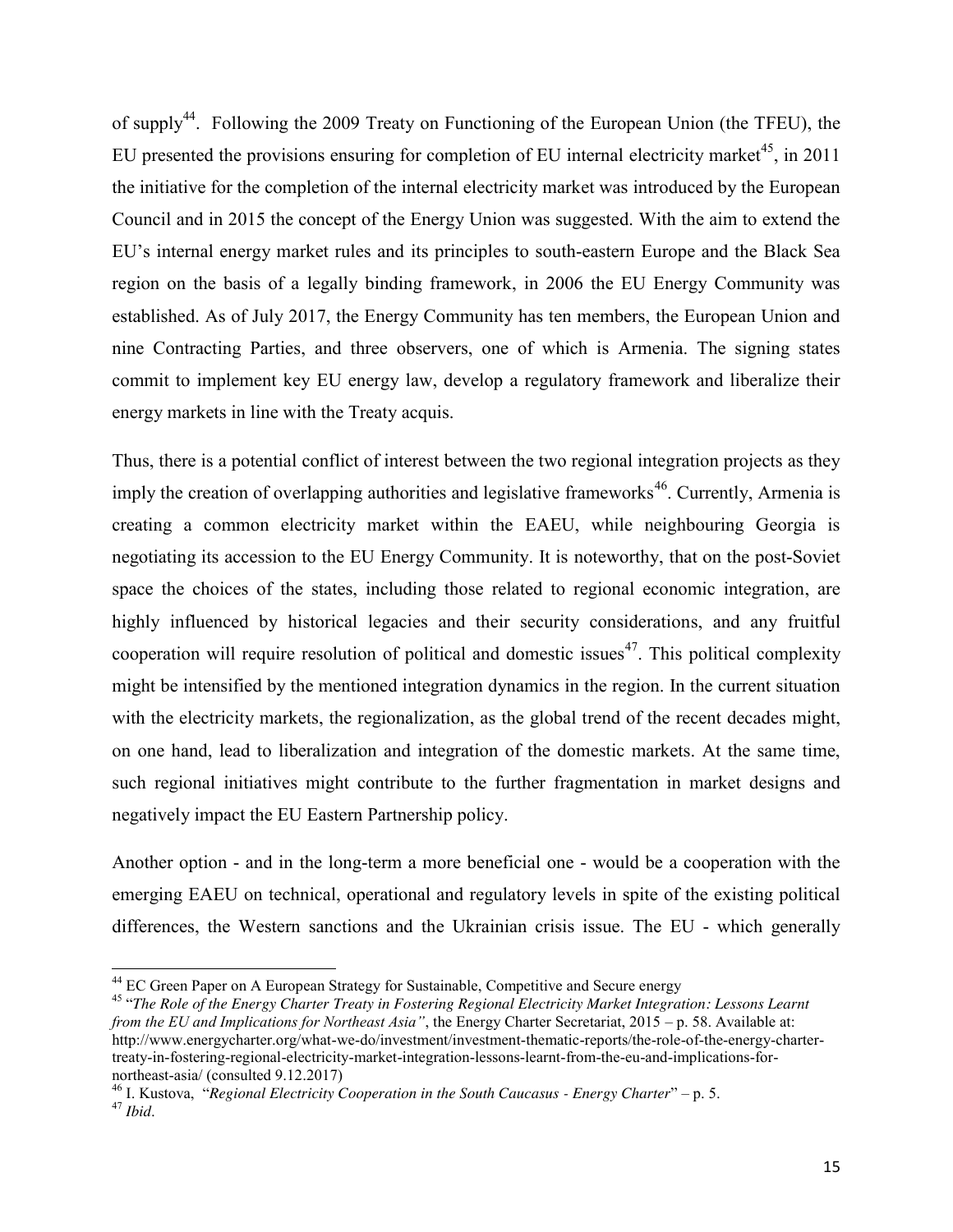welcomes new regional integration initiatives - has been treating the EAEU with some animosity, regarding at it as a predominantly geopolitical project as well as attempt by Russia to restore the Soviet Union's architectural design aimed at isolating the region from cooperation with the EU. At the same time, the officials from the EAEU's side have repeatedly expressed their interest in developing a constructive dialogue with the EU. The parties should be pragmatic and, noting the energy potential of the Eurasian region, should strive for such common partnerships that would serve their interests rather than become a subject of disagreements.<sup>48</sup> Taking into account the fact that the planned EAEU's energy market has been developing based on the WTO framework, this only increases the compatibility level of the EAEU and the EU to create a potential space for a pragmatic cooperation<sup>49</sup>. In addition, as was mentioned earlier, the model of the European continental electricity market was taken as a model for the EAEU common electricity market, which reminds us of the idea mentioned in Russian President Putin's thoughts on the common economic space ''from Lisbon to Vladivostok'' articulated back in  $2010.<sup>50</sup>$ 

## *The role of the Energy Charter Treaty (ECT)*

At the technical level, the Energy Charter Treaty, as a politically neutral and legally binding instrument, as well as inter-state process of energy dialogue, can provide a platform for cooperation and discussion between the EU and the EAEU. The Energy Charter, launched in 1990 as an opportunity for stable cooperation between Western and Eastern European countries, brings together 54 members, including the EU, its Member States and the countries of Eurasia. Russia, as a Signatory of the Treaty, applied it provisionally until 2009 but has never ratified it. The Energy Charter Treaty provides a legal framework for cooperation in the field of energy and covers such important aspects as investment protection, trade in energy, transit issues, energy efficiency, dispute resolution and other relevant areas.

One of the aims of establishing the common Eurasian energy market is to enhance participating's states positions on the global energy market that would require creation of an attractive

<sup>48</sup> E. Vinikurov, "*The EAEU and the EU"*, Regnum, September 2016. Available at: https://regnum.ru/news/2173129.html (consulted 9.12.2017)<br><sup>49</sup> Ibid.

<sup>49</sup> *Ibid*. 50 *"Владимир Путин рассказал о перспективах сотрудничества России и Европы" ("V. Putin on Russia and Europe cooperation perspectives")*, Rossiskay Gazeta, October 2011. Available at: https://rg.ru/2010/11/26/putin.html (consulted 9.12.2017)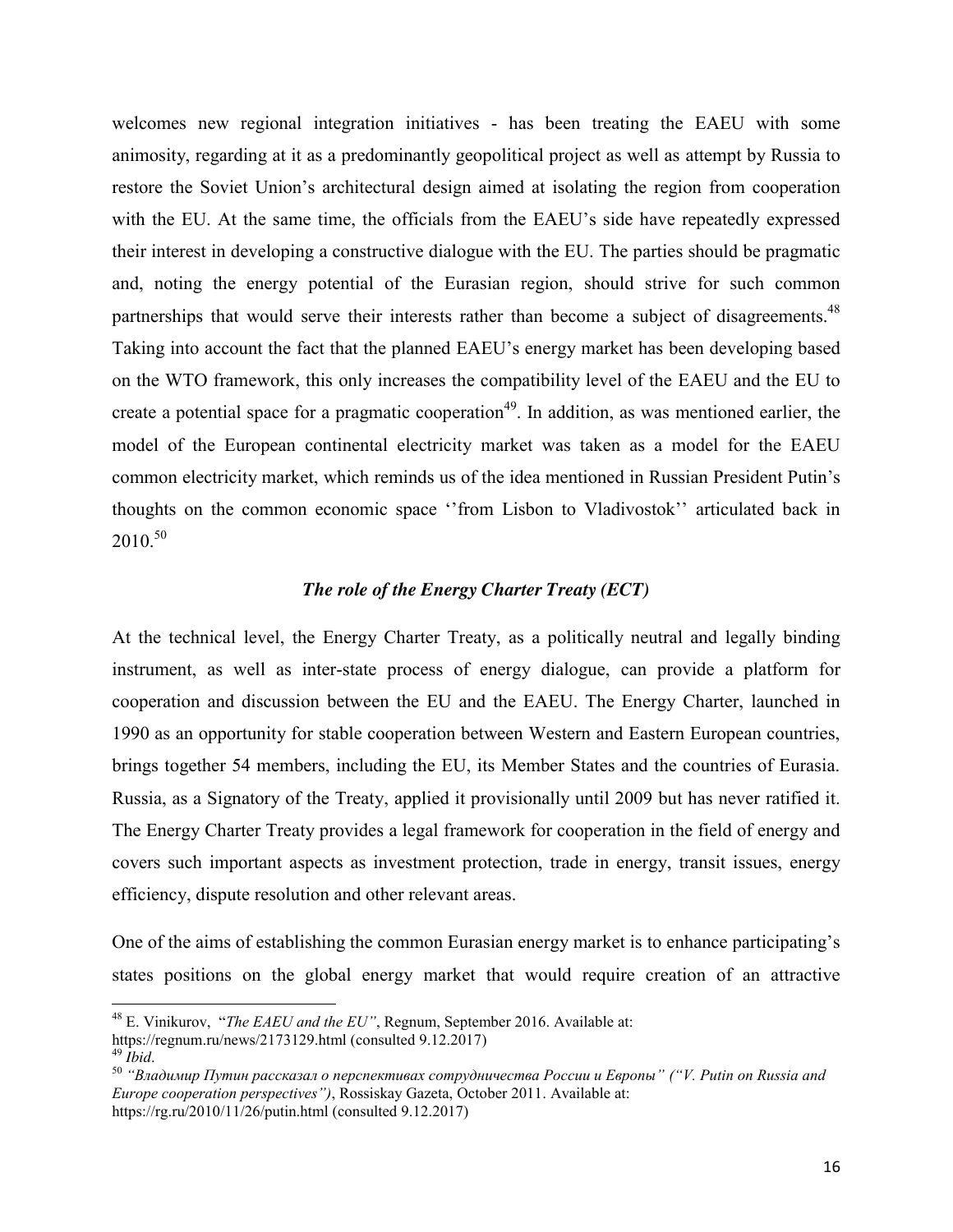investment climate in the countries. At the same time, energy business and energy projects are usually based on a long term approach and the respective investments require both a proper risk assessment and confidence of stakeholders. Therefore, from that perspective, the ECT allows the creation of legal framework that provides both for certainty and protection of investors (which includes provision of the definition of investments, equal treatment, expropriation, transfer of payments etc.) as well as interests of the host country.

Removal of barriers to trade of energy products and services is another vital element necessary for the creation of properly functioning and competitive energy market. The ECT provides for a stable, predictable and non-discriminatory regime for energy-related trade among the ECT contracting parties and has a legal framework based on GATT and WTO provisions. The ECT extends both benefits and obligations of WTO membership to the energy sector, which basically means that trade in the energy sector is treated as if all contracting parties were the members of the WTO<sup>51</sup>. This is particularly relevant for Belarus, which is not yet a WTO member  $52$ .

Transit of energy products among producing, importing and transit countries – which is exactly the case of the EAEU - is essential for the liberalization of trade in energy, and the ECT provides respective sets of rules to ensure discrimination-free transit. In addition, the ECT establishes two-sided dispute resolution mechanisms (state-to-state as well as investor-state arbitration) to ensure applicability and enforceability of its provisions. Above all, the advantage of the Energy Charter as a platform for the cooperation between the two regional projects is the ECT's respect for national sovereignty over energy resources and, therefore, its political neutrality.

Further, expansion of the ECT largely adopts a regional approach, endorsing regions comprised of certain groupings of states and de facto promoting regional cooperation and working with regional organizations<sup>53</sup>. This is particularly important from the perspective of the emerging EAEU electricity market. Thus, the Energy Charter with its technical expertise and experience in the region could play the role of an implementing agency which would take into account

<sup>&</sup>lt;sup>51</sup> "The Role of the Energy Charter Treaty in Fostering Regional Electricity Market Integration: Lessons Learnt *from the EU and Implications for Northeast Asia",* the Energy Charter Secretariat. 52 *Belarus resumes WTO membership negotiations*, WTO. Available at:

https://www.wto.org/english/news\_e/news17\_e/acc\_blr\_24jan17\_e.htm (consulted 9.12.2017)

<sup>53</sup> *"The Role of the Energy Charter Treaty in Fostering Regional Electricity Market Integration: Lessons Learnt from the EU and Implications for Northeast Asia",* the Energy Charter Secretariat.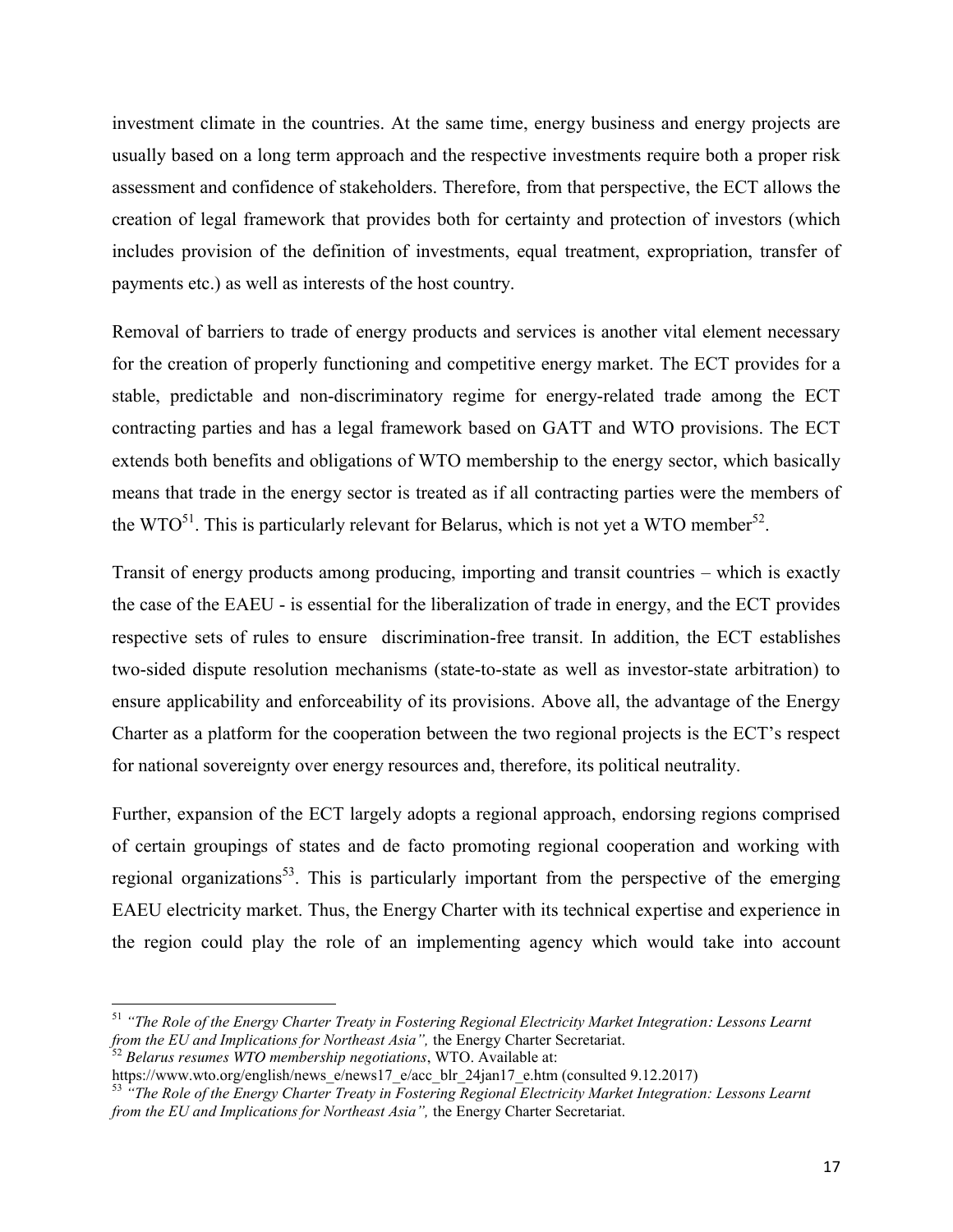specificity of the parties and contribute through regulatory frameworks to the development of inter-regional cooperation and achievements of the markets outcomes.

In view of the above, and to conclude, we draw the attention of the reader to the following recommendations:

- The EU should pay close attention to the regional developments within the evolving energy market of the EAEU.
- In order to avoid potential further fragmentation of regional markets which can result in competitive legal and institutional frameworks and affect the EU's Eastern Partnership policy, it is advisable to seek a dialogue and find appropriate ways for cooperation with the respective authorities of the EAEU, in spite of political disagreement between the EU and Russia over Ukraine and the imposition of Western sanctions on Moscow.
- Such dialogue could be developed through existing platforms such as the Energy Charter process. The majority of the Member States of both the EU and the EAEU are also members of the ECT.
- As has already been demonstrated above, on the technical level there are good opportunities for initiating cooperation with the EAEU in developing its common electricity market. From the long term perspective this could contribute to the compatibility and complementarity of both systems (in the EU and in the EAEU).
- The EAEU can also learn some lessons from the EU for developing its internal electricity market including EU regional experience in cross-border electricity trade and transit of electricity through transmission grids, attracting investments, market coupling.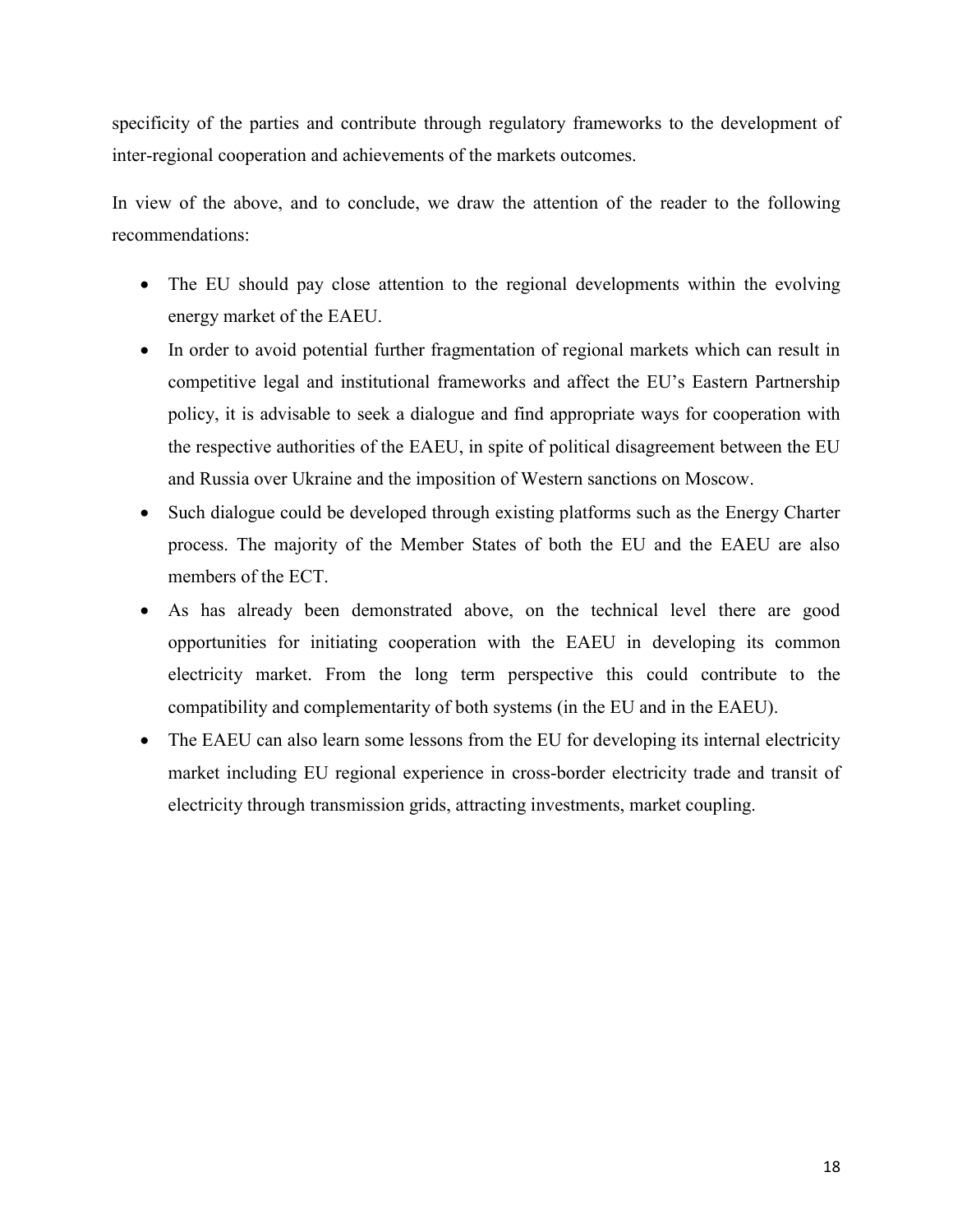### **BIBLIOGRAPHY**

#### **I PRIMARY SOURCES**

#### **1. Official Documents**

- x The Energy Charter Treaty, Available at: http://www.energycharter.org/process/energy-chartertreaty-1994/energy-charter-treaty/ (consulted 9.12.2017)
- EC Green Paper on A European Strategy for Sustainable, Competitive and Secure energy/ Brussels, 8.3.2006 COM(2006) 105 final. Available at: http://europa.eu/documents/comm/green\_papers/pdf/com2006\_105\_en.pdf (consulted 9.12.2017)
- x "Consultation non a Multilateral Framework Agreement on Transit: position of Kazakhstan", The Energy Charter Secretariat, Room document 2, Implementation Group Meeting, 14 September 2017.
- Treaty on the Eurasian Economic Union. Available at: http://www.un.org/en/ga/sixth/70/docs/treaty\_on\_eeu.pdf (consulted 9.12.2017)
- Treaty on Functioning of the European Union
- Договор о Таможенном союзе и Едином экономическом пространстве. Available at: http://www.eurasiancommission.org/ru/act/trade/catr/nontariff/Pages/Dogovor\_26021999.aspx
- A Framework Strategy for a Resilient Energy Union with a Forward-Looking Climate Change Policy /\* COM/2015/080 final. Available at: http://eur-lex.europa.eu/legalcontent/EN/ALL/?uri=COM:2015:80:FIN (consulted 9.12.2017)

## **2. Websites**

- Energy Community Secretariat . Available at: https://www.energy-community.org/ (consulted 9.12.2017)
- The EAEU's website. Available at: http://www.eaeunion.org/?lang=en (consulted 9.12.2017)
- The Eurasian Economic Union Commission's website. Available at: http://www.eurasiancommission.org/en/Pages/default.aspx (consulted 9.12.2017)
- The World Trade Organisation website. Available at: https://www.wto.org/english/news\_e/news17\_e/acc\_blr\_24jan17\_e.htm (consulted 9.12.2017)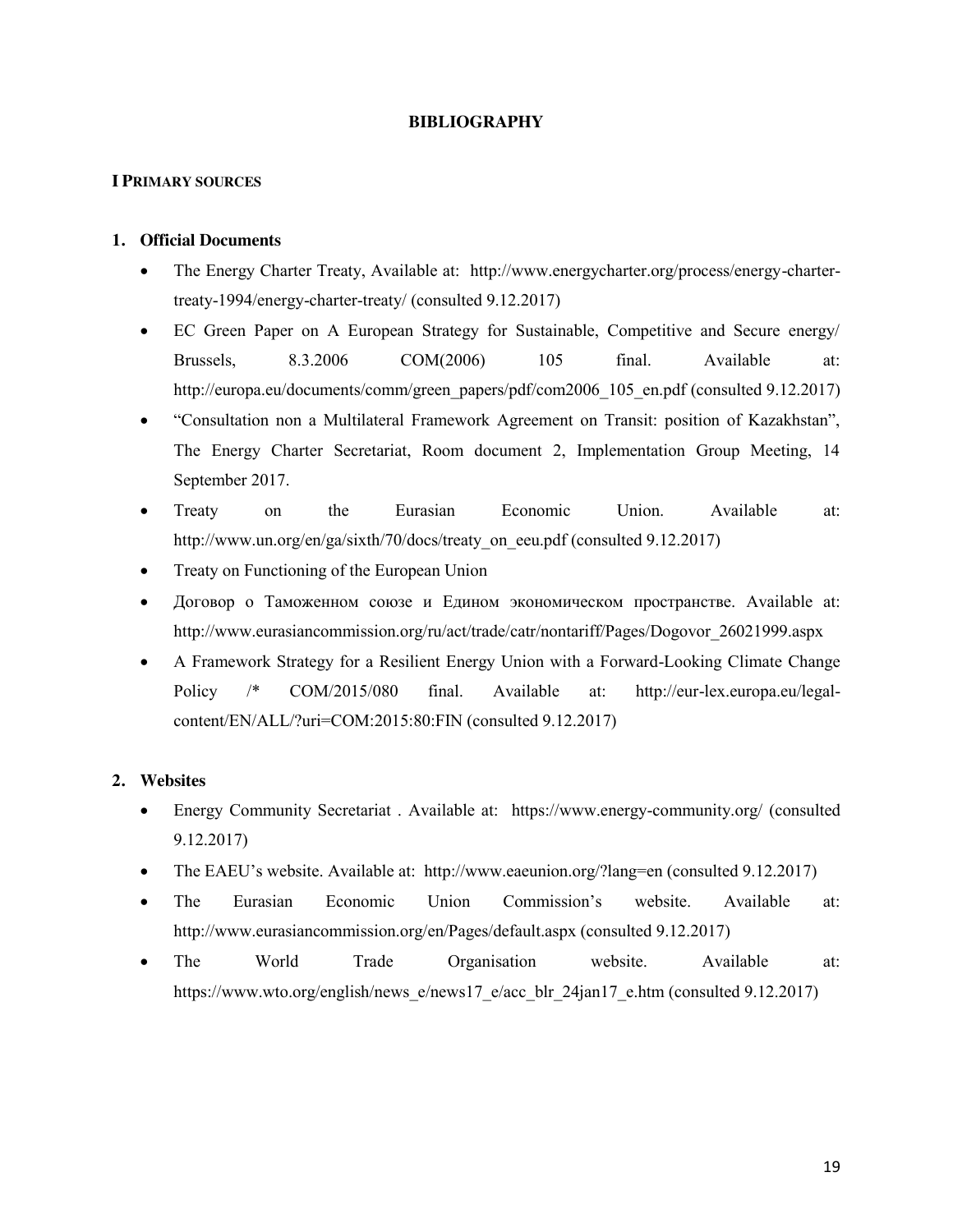### **II SECONDARY SOURCES**

## **1. Books**

- x Wenger A., Orttung R., Perovic J., Russian Business Power: The Role of Russian Business in Foreign and Security Relations, Routledge, 1 edition (October 16, 2006).
- x Yergin D., The Quest: Energy, Security, and the Remaking of the Modern World, Penguin Books; Updated, Revised, Reprint edition (September 26, 2012), 832p.

## **2. Articles**

- x Kustova I., "Regional Electricity Cooperation in the South Caucasus Energy Charter", the Energy Charter Secretariat, April 2016. Available at: http://www.energycharter.org/what-wedo/knowledge-centre/occasional-papers/regional-electricity-cooperation-in-the-south-caucasus/ (consulted 9.12.2017)
- x Kyrgyzstan Revokes Hydropower Deal With Russia, January 2017. RFERL. Available at https://www.rferl.org/a/qishloq-ovozi-kyrgyzstan-energy-dreams/27499926.html (consulted 9.12.2017)
- Mankoff J., Eurasian Energy Security, Council on Foreign Relations, Council Special Report No. 43 February 2009.
- Pastukhova M.,. Westphal K. "A common energy market in the Eurasian Economic Union: implications for the EU and relations with Russia", German Institute for International and Security affairs, February 2016. Available at: https://www.swpberlin.org/fileadmin/contents/products/comments/2016C09\_Pastukhova\_wep.p df (consulted 9.12.2017)
- Popescu N, "Eurasian Union: the real, the imaginary and the likely", European. Union Institute for Security Studies., Chaillot Papers Nº 132, September 2014.
- Russia postpones scrapping oil export duties to 2022-2025", Reuters, March 2017. Available at: https://www.reuters.com/article/us-russia-oil-tax-exports/russia-postpones-scrapping-oil-exportduties-to-2022-2025-idUSKBN16K23F (consulted 9.12.2017)
- "The Role of the Energy Charter Treaty in Fostering Regional Electricity Market Integration: Lessons Learnt from the EU and Implications for Northeast Asia", the Energy Charter Secretariat, 2015 – p. 58. Available at: http://www.energycharter.org/what-wedo/investment/investment-thematic-reports/the-role-of-the-energy-charter-treaty-in-fosteringregional-electricity-market-integration-lessons-learnt-from-the-eu-and-implications-for-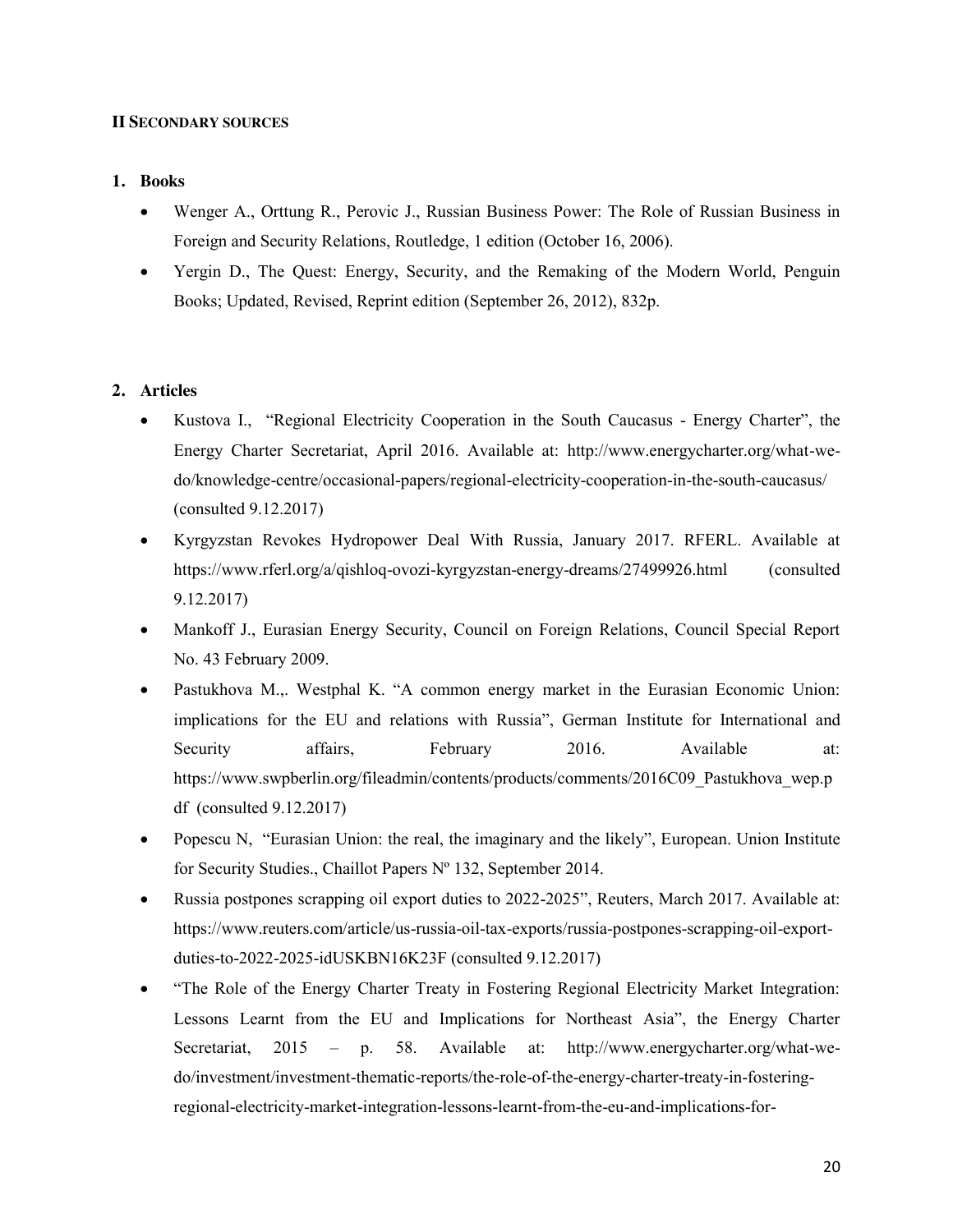northeast-asia/ (consulted 9.12.2017)

- "The story that never ends. A new stage in the energy dispute between Russia and Belarus", OSW, May 2017. Available at: https://www.osw.waw.pl/en/publikacje/osw-commentary/2017- 05-17/story-never-ends-a-new-stage-energy-dispute-between-russia-and (consulted 9.12.2017)
- Togt T., Motesano F., Kozak I., "From completion to Compatibility Striking a Eurasian balance in EU-Russia relation", Clingendael, October 2015. Available at: https://www.clingendael.org/publication/competition-compatibility-striking-eurasian-balance (consulted 9.12.2017)
- x Wolczuk K., Dragneva R., "The Eurasian Economic Union: Deals, Rules and the Exercise of Power", Chatham house, 2017. Available at: https://www.chathamhouse.org/publication/eurasian-economic-union-deals-rules-and-exercisepower (consulted 9.12.2017)
- x Vinikurov E., "The EAEU and the EU", Regnum, September 2016. Available at: https://regnum.ru/news/2173129.html (consulted 9.12.2017)
- x Белокопытов A., "Энергетическое сотрудничество государств ЕАЭС: предпосылки, тенденции, перспективы" (A. Belokopytov "Energy cooperation of the EAEU Member States: tendencies and perspectives") Available at: https://www.imemo.ru/files/File/ru/conf/2016/29042016/01\_06\_Belokopytov.pdf (consulted 9.12.2017)
- x Валовая Т. , «Мы очень хорошо друг друга дополняем» ( T.Valovya, "We complement each other quite well"). Available at: http://eurasian-studies.org/archives/3564 (consulted 9.12.2017)
- Владимир Путин рассказал о перспективах сотрудничества России и Европы" ("V. Putin on Russia and Europe cooperation perspectives"), Rossiskay Gazeta, October 2011. Available at: https://rg.ru/2010/11/26/putin.html (consulted 9.12.2017)
- Кнобель А., "Евразийский экономический союз: перспективы развития и возможные препятствия", Вопросы экономики, 2015 № pp.87-108 (A. Knobel "Eurasian economic union: perspectives and problems", Voprosy economiki 2015 № pp.87-108). Available at: https://iep.ru/files/text/nauchnie\_jurnali/knobel\_vopreco\_3-2015.pdf (consulted 9.12.2017)
- x Кнобель A., "Цена Союза", Vedomosti, 13 January 2014. Available at: https://www.vedomosti.ru/newspaper/articles/2014/01/13/cena-tamozhennogo-soyuza (consulted 9.12.2017)
- Путин В., «Новый интеграционный проект для Евразии будущее, которое рождается сегодня» (V.Putin, «The new integration project for Eurasia – the future is being born today»). Available at: https://iz.ru/news/502761 (consulted 9.12.2017)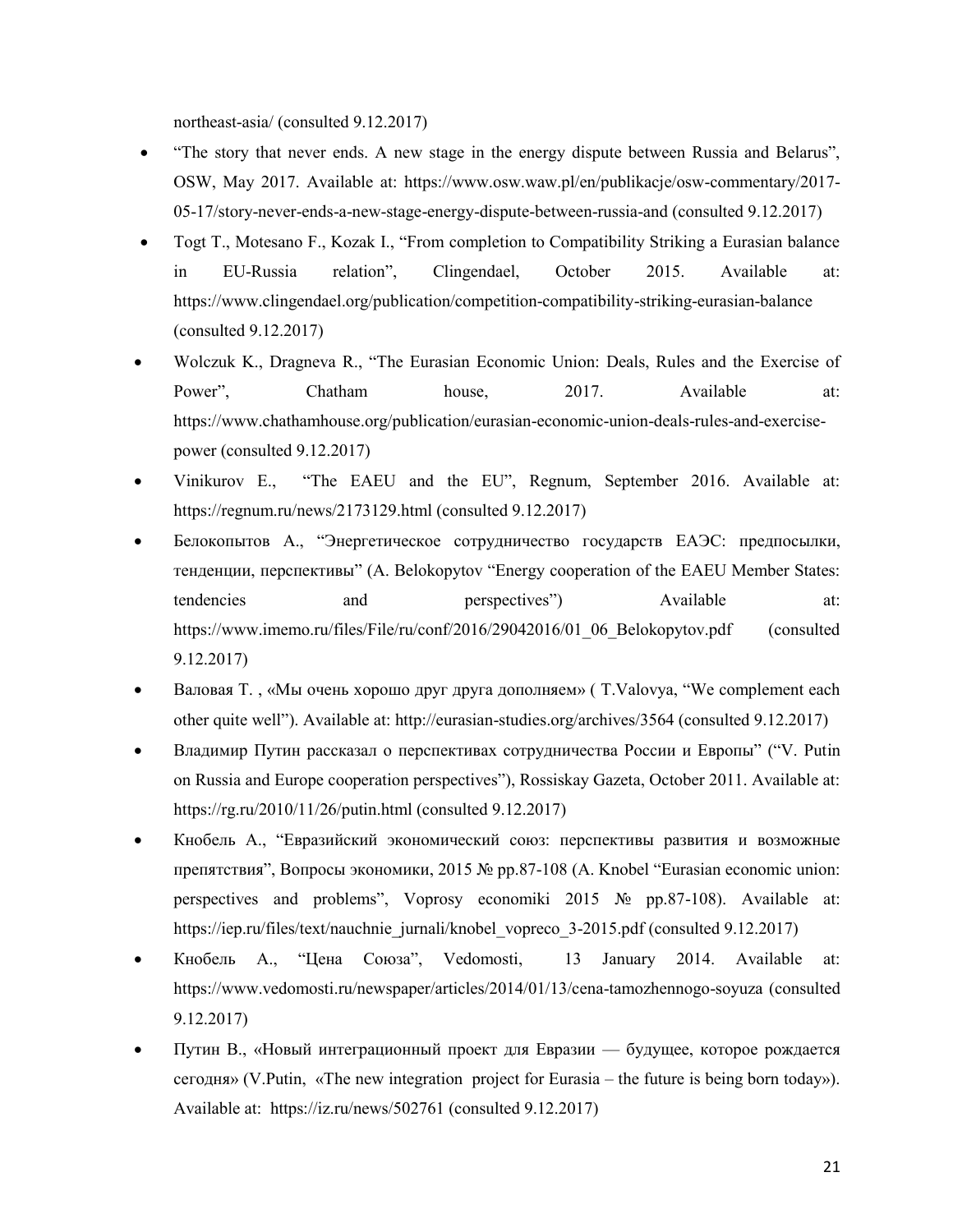- Шенец Л., "Создание общих рынков энергетических ресурсов как главный фактор повышения энергетической безопасности Евразийского экономического союза" (A. Shenec, "The creation of common energy markets as the main factor of energy security of the EAEU"), September 2017, Astana.
- "Кризис и налоговый маневр как испытание для ЕАЭС" ("Crisis and tax reform as as a test for the EAEU"). Available at: https://www.vedomosti.ru/newspaper/articles/2015/02/17/integratsiya-ispitanieeaes#/galleries/140737492096660/fullscreen/1 (consulted 9.12.2017)